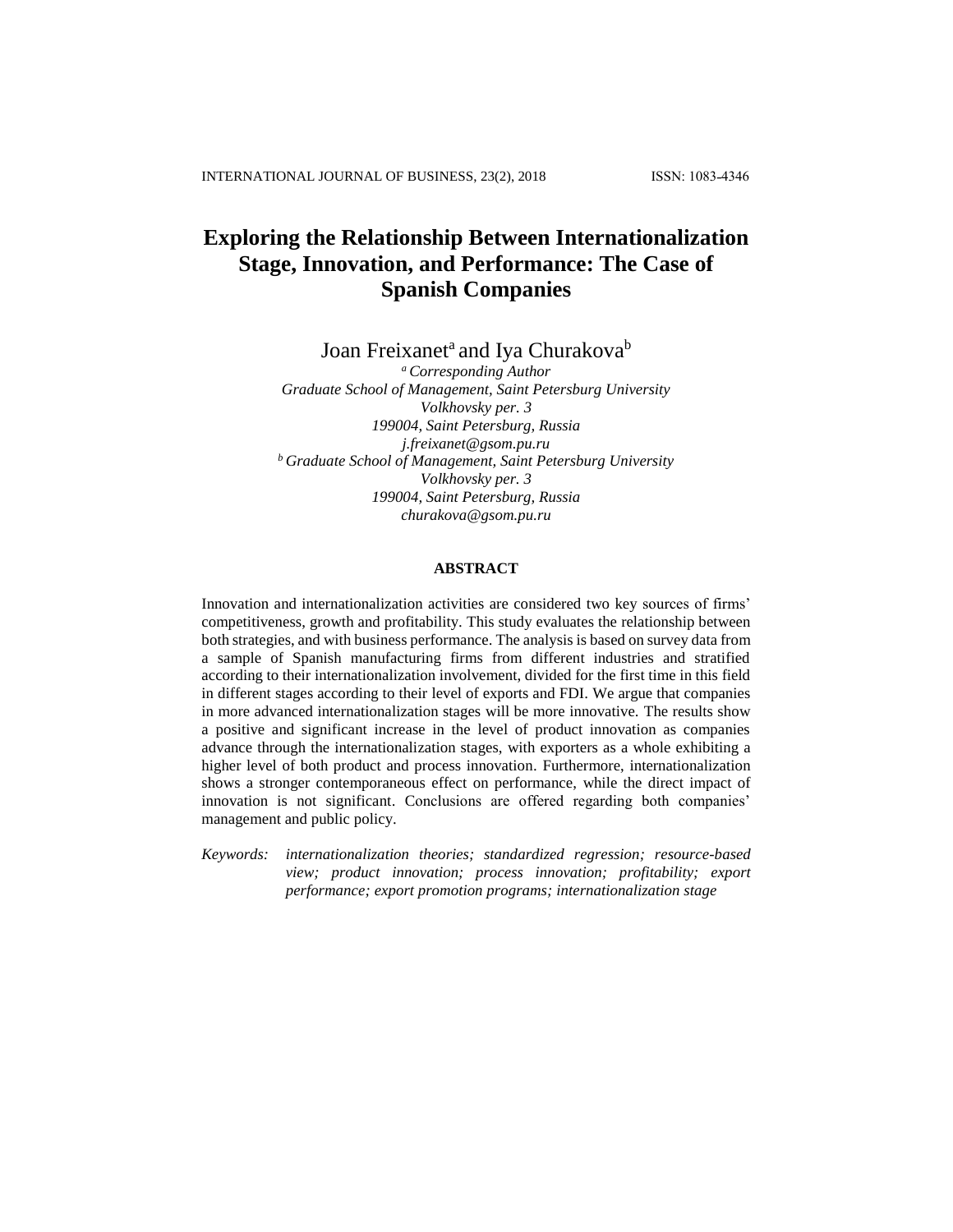#### **I. INTRODUCTION**

In todays' highly competitive economic environment, both innovation and internationalization have become the most commonly recommended recipes, from both scholars and economic development agencies, for companies to survive and grow. Consequently, an increasing amount of government budget is allocated every year to different innovation and export promotion programs and agencies established to assist companies in developing new products and processes, and to commercialize them across borders. However, further research is required to verify empirically the relationship between innovation investment, internationalization and firms' performance. Specifically, previous literature has pointed out the need to enhance the research rigor and scope by considering both product and process innovation (Kyläheiko, 2011), including multidimensional performance outcomes and measuring internationalization by using not only exports, but also the manufacturing capacity or research and development (R&D) abroad (e.g., Kafouros *et al.*, 2008; Golkovo and Valentini, 2011). Other methodological recommendations include the use of contrast groups, with companies from different industries, sizes, or levels of internationalization involvement, and consideration of both managers' perceptions and the firm's objective results in the performance evaluation (e.g., Brouthers and Wilkinson, 2000; Katsikeas *et al*., 1996).

This study aims to contribute to this area by considering the relationship between internationalization, product and process innovation, and different performance measures. Furthermore, it includes companies from a variety of sectors and internationalization levels, taking into account both exports and foreign direct investment (FDI). This investigation may prove useful to scholars, business managers, and government innovation/export agencies. The former may gain new insights into how the intuitive relationship between innovation and international performance is produced, while agencies may develop a better understanding on the design and implementation of their programs.

# **II. THEORETICAL BACKGROUND AND HYPOTHESIS**

#### **A. The Internationalization Process**

In their expansion to other countries, companies follow a process of gradual increases in their involvement. Over time, as they improve their knowledge about exporting and foreign markets, they raise their level of risk and resources committed to the international activities, obtaining in return more control and revenue potential. Hence, companies progress through a series of learning and commitment steps, also known as internationalization stages (this model was first suggested by Johanson and Vahlne in 1977 and is termed the Uppsala model). There has been extensive debate on the validity of this model, challenged by the emergence of the so-called born globals (Knight *et al*., 2004), or the big-step hypothesis (Pedersen and Shaver, 2011). In this vein, and although some companies may internationalize shortly after their creation, leapfrog stages in the foreign-market establishment chain, or follow a discontinuous process, previous research indicates that the level of export involvement directly affects the company's international decisions and its export performance (Freixanet, 2012; Filipescu *et al.*, 2009; Francis and Collins-Dodd, 2004; Gençtürk and Kotabe, 2001). Furthermore, both literature reviews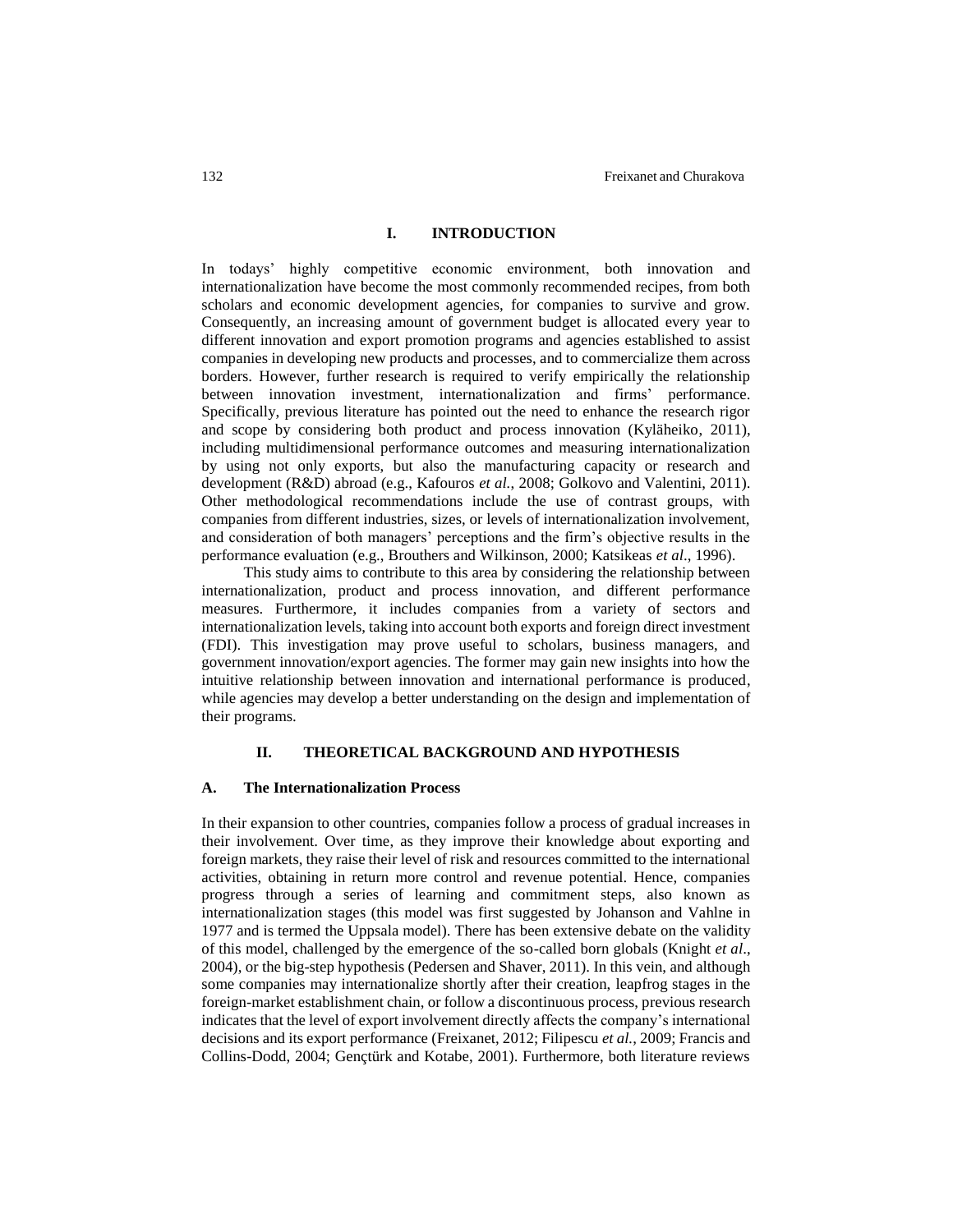(e.g., Kafouros *et al.,* 2008) and analysis of the innovation process have pointed out that the internationalization stage affects companies' innovation potential, as further discussed in Subsection II.C. As a consequence, this study uses the internationalization stage as the main segmentation criteria.

This work considered and tested other classification variables, including size and industry. Some research has suggested that firm size may moderate the relationship between innovation and performance (e.g., Lichtenberg and Siegel, 1991; Cohen and Klepper, 1996). For example, Mansfield (1968) suggested that large companies may enjoy higher economies of scale and scope, as well as more technical and management human resources, which may enable them to make the most of their innovation efforts. However, other authors (e.g., Wand and Tsai, 2003; Griliches, 1980) concluded that size did not play a role in this relationship. Regarding the classification by industry, it proved non-significant in this study, either when considering each industry separately, or when grouping them as low-tech and medium/ high-tech industries. Sector-based evaluation of the impact of innovation is also, in our opinion, worthy of further analysis, though considering the previous analysis and results, in this study we decided to classify the companies based on their export involvement as a main critical moderating factor.

To classify companies in different internationalization stages, previous research has either allowed companies to self-assign a stage or utilized a single moderating variable. Frequently used criteria include the export intensity (exports/total sales), exports to total assets, or number of countries within which the firm is present (Kotabe *et al.*, 2002). However, we consider that using only one of these measures is simplistic and that it fails to reflect the real change in the level of involvement with the foreign markets and the evolution in the internationalization skills developed by the company. These are the two main features that determine the progress through the various internationalization stages. We reason that it is necessary to use a combination of explicit and reasoned criteria, which may allow for a more consistent and objective segmentation procedure. Hence, we selected the following criteria (Freixanet, 2012):

Export Level: many studies point to the international sales volume as one of the main indicators of the degree of a company's international involvement. To obtain these sales firms must invest in marketing, production infrastructure, inventory, personnel, etc. Therefore, the export volume is related to the commitment of resources for the foreign markets; also, more skills will usually be required to attain and preserve these exports.

Creation of Permanent Commercial Establishments Abroad (Branch Offices/Sales Subsidiaries): they entail investments in personnel, legal formalities, renting or buying the business premise. It also raises exit barriers, making it more difficult giving up internationalization. Furthermore, it implies the company will have to develop a set of skills (international management, adaptation to different legal environments…), which is wider than the one from exporters which have not created permanent establishments.

Creation of a Production Subsidiary: all the factors of international involvement related to sales establishments are enhanced when a production subsidiary is created. The firm must invest not only in the sales area but also in the rest of the departments (technicians, managers, production employees, machinery, inventory, etc.). Significant exit barriers are thus created, and consequently, producing abroad is a decisive step in the company's internationalization. Moreover, using this entry form implies that extensive information is needed on topics such as the tax or labor legal system, the law regarding foreign investment, logistics inside the country and with the company's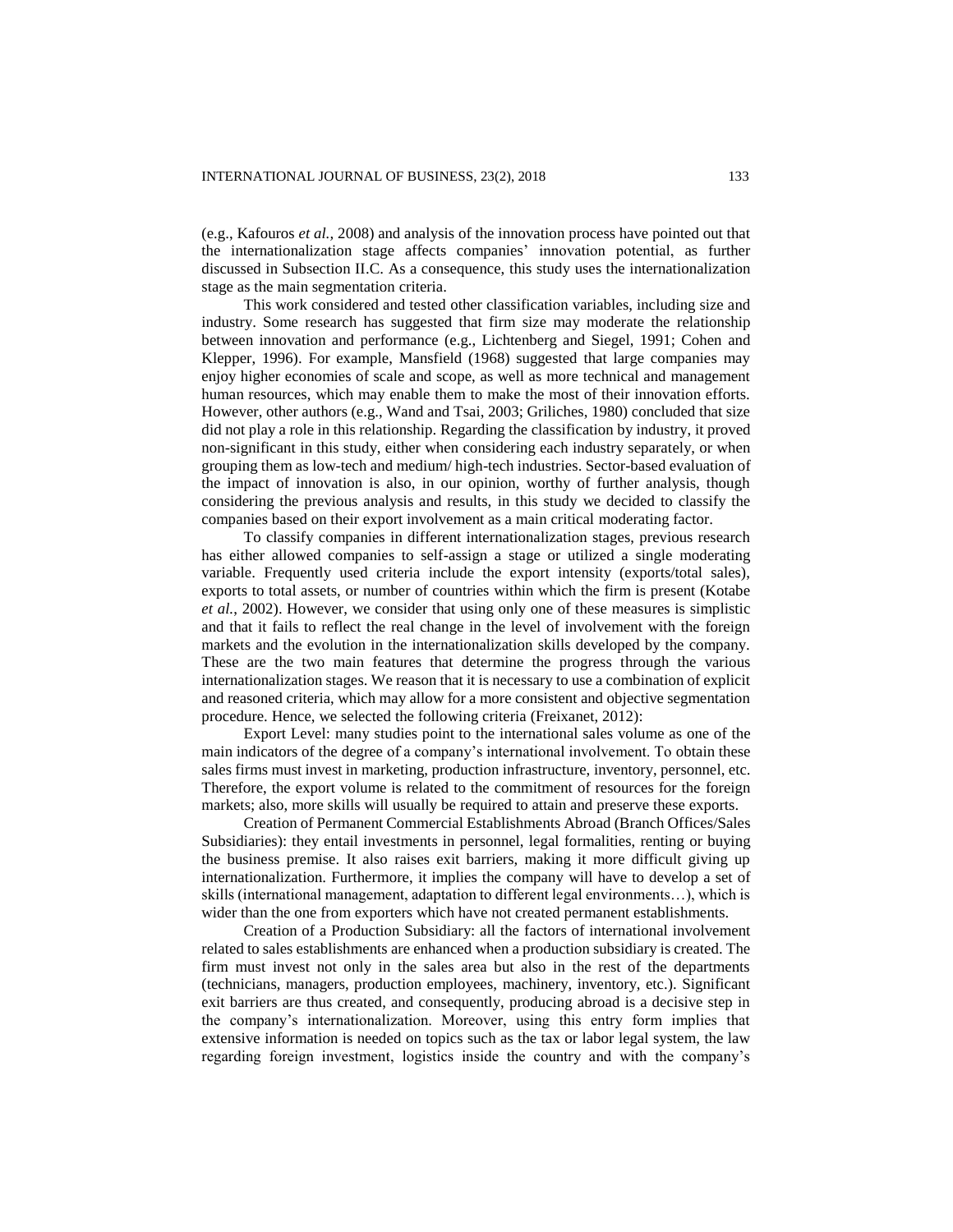country of origin, etc. The firm will, therefore, develop a set of more advanced skills than those of companies in the previous stages (Barret and Wilkinson, 1986).

These variables complement each other in establishing the level of commitment to the international activities and the corresponding skills. The sample was stratified into five stages, ranging from non-existent export involvement and skills (Non Exporters) to the highest possible level of international involvement (Multinational Companies), as shown in Table 1.

| Table 1                                                                                  |  |  |  |  |
|------------------------------------------------------------------------------------------|--|--|--|--|
| Classification criteria by internationalization stage, based on the level of involvement |  |  |  |  |
| with foreign markets                                                                     |  |  |  |  |

|    | <b>STAGE</b>                                                              | Exports<br>$(\epsilon \th)$ | Permanent<br>Establishments | Internationalization<br>Involvement /Skills |
|----|---------------------------------------------------------------------------|-----------------------------|-----------------------------|---------------------------------------------|
|    | 1. Non Exporters                                                          | $\Omega$                    | NO.                         | None                                        |
| 2. | <b>Starting/Passive Exporters</b>                                         | 1-299                       | NO.                         | $Low - Medium$                              |
| 3. | Regular Exporters                                                         | > 300                       | NO <sup>1</sup>             | Medium                                      |
| 4. | Consolidated Exporters with permanent<br>sales or logistic establishments | > 3500                      | YES                         | High                                        |
| 5. | Industrial Multinationals with<br>production subsidiaries abroad          | > 3500                      | YES                         | Very high                                   |

Firms with less than 3.5 M  $\epsilon$  and permanent establishments would be in the third stage, because their export amount indicates a not high export involvement. Anyway, none of the firms in our sample were in such a situation.

## **B. The Resource-Based View**

The resource-based view (RBV), introduced by Penrose in 1959, considers companies as a collection of resources, specific to each firm and imperfectly imitable, that have an impact on their competitive advantage. Several authors have suggested that the RBV should be the foundation for more conceptually rigorous theory building in the field of exporting (Dhanaraj and Beamish, 2003) and in the construction of internationalization models (Andersen and Kheam, 1998). This theory has also been empirically tested. For example, Morgan *et al*. (2004) studied 287 exporting companies and found that resources and capabilities had an impact on their competitive strategy and their international performance. The RBV deals with the creation of knowledge as well as organizational and technological capabilities. In this sense, Barney (1991) pointed out that the innovative capability resulting in competitive advantage does not come from acquiring external technologies, which are readily accessible for competitors, but from internal innovation. Regarding the relationship of resource building and the internationalization process, as Prashantam (2005) and others have suggested, the necessary adaptation of the marketing to the foreign markets results in useful knowledge and experience and, in the end, higher profitability. That is, the experience gained in the international markets may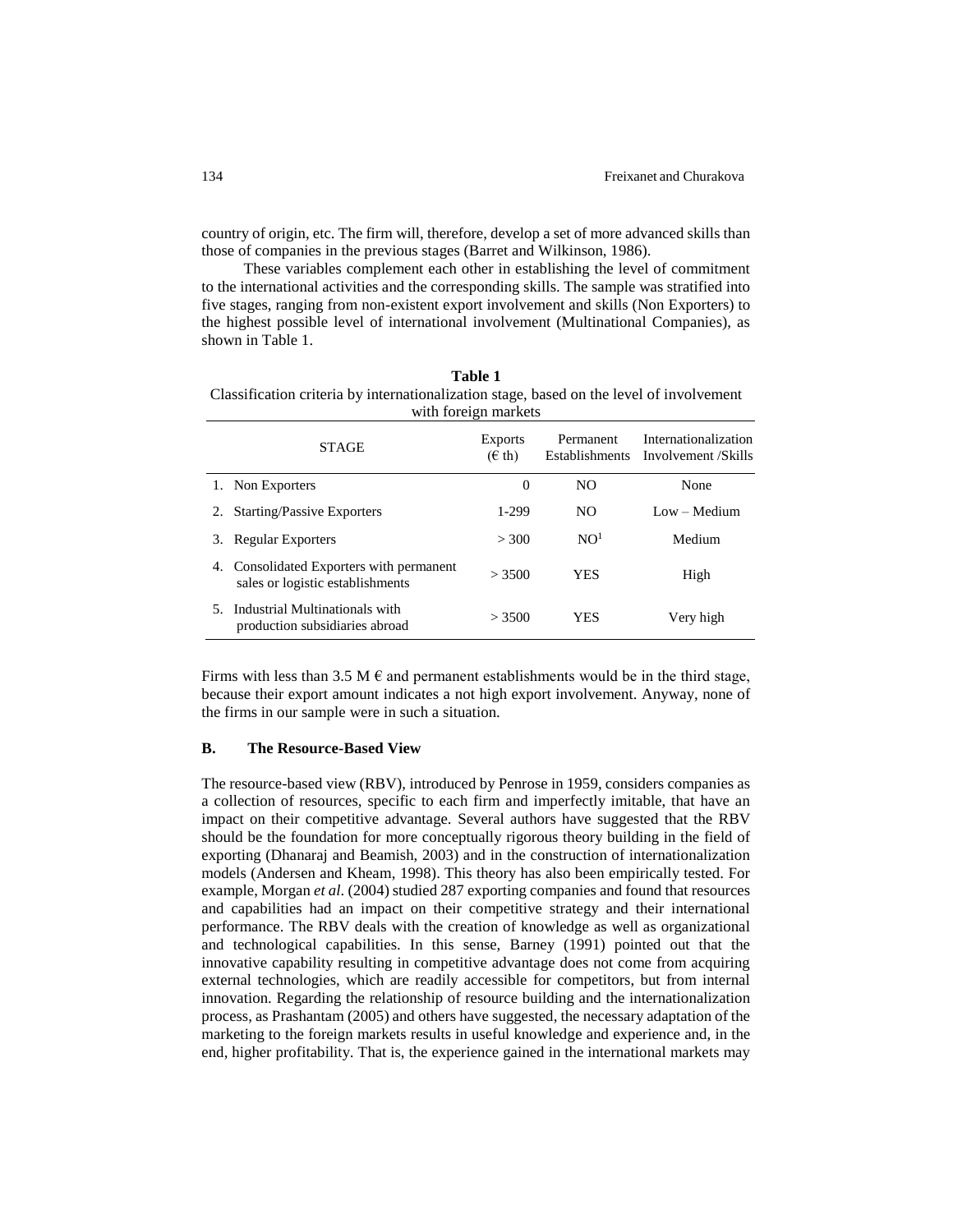prove helpful in developing the firm's capabilities regarding innovation and its competitive advantage, as we further analyze in the next section.

## **C. The Relationship between Innovation and Internationalization**

#### **1. On the importance of innovation in the export decision**

Numerous scholars have argued that innovation is an important factor in explaining the possibility for companies to enter into new markets (e.g., Becker and Egger, 2009; Cassiman and Martinez-Ros, 2007; Salomon and Jin, 2008; Bernard and Jensen, 2004; Vernon, 1966). As Cassiman and Golovko (2011) demonstrated, successful product innovation leads to the decision by SMEs to venture into foreign countries.

There are basically two ways in which (successful) innovation can result in the company starting to export. First, the creation of improved products or processes may enhance the business's competitive advantage: The company may come out with better products or more efficient processes (resulting in faster service or lower prices), which may attract demand across borders (Hitt *et al*. 1997; Zahra and Covin, 1994). Second, firms that have invested in innovation may find their home markets too small to recover the sums invested and therefore may search for more buyers in other countries.

## **2. The relationship between the level of internationalization involvement and innovation**

Within the exporter group, those with a more advanced level of internationalization may enjoy some advantages compared to starting exporters. The interaction of the internationalization stage in the firm's innovation capacity may be analysed according to the two basic phases related to the innovation process: creation and economic exploitation. Highly internationalized companies may enjoy significant advantages regarding the development of innovation and also concerning its appropriation and marketing. Nonetheless, they also face risks.

#### **3. Effects on the potential for innovation development**

Innovation requires for its development specific "raw materials," such as information, technologies, laboratories, or qualified researchers. Companies with high levels of internationalization may have access to a better and cheaper supply of these elements (Kobrin, 1991; Kotabe, 1990). In this vein, firms with a presence in a variety of countries may have contact with a broader base of suppliers, technicians, research centers, and universities. Thus, they may select the most qualified ones and with lower costs, making the most of the competitive advantage of every location (Santos *et al.*, 2004). For example, using a sample of Italian manufacturing small and medium-sized enterprises (SMEs), Pittiglio *et al.* (2009) found that firms that are active in international markets generate more knowledge than their counterparts that sell only in the national market.

When the commercial presence goes together with the creation of multicultural R&D centers, companies may have access to a higher variety of ideas and knowledge, coming from researchers with different backgrounds (Kurokawa *et al.*, 2007; von Zedtwitz and Gassmann, 2002). As Hitt *et al.* (1997) suggested, culturally diverse teams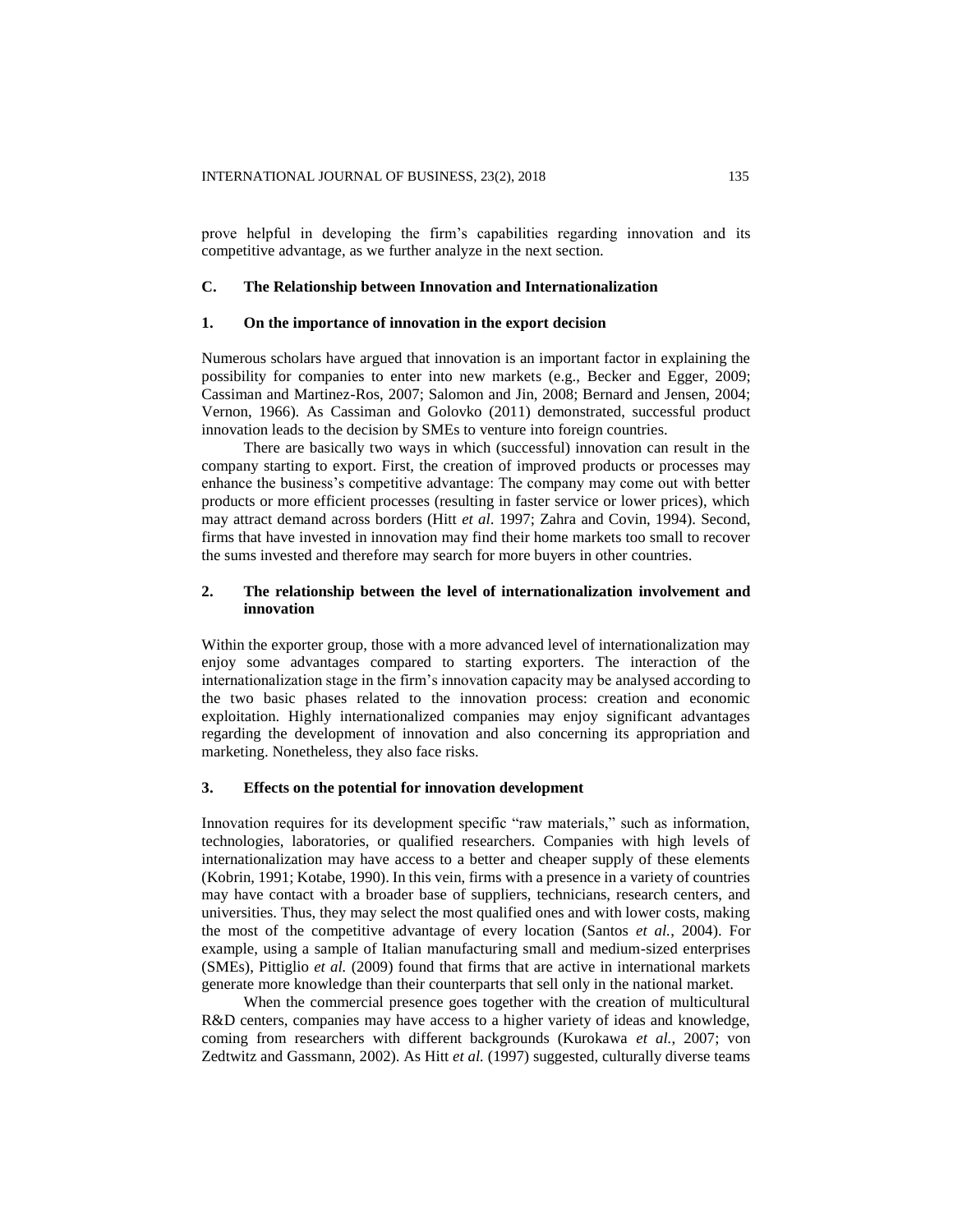allow a firm to enrich its sources of knowledge, integrate various cultural perspectives, and, in sum, enhance corporate learning. In the same vein, Chesborugh (2003) pointed out the need for access to external ideas and sources of innovation to unlock the organization's economic potential so that inspired products may be developed.

Advantages in costs may also be significant. Internationalization may provide access to cheaper or more productive innovation inputs. For example, the cost of qualified researchers, technologists, and laboratories in India or China is more than five times lower than the cost in Scandinavia or the United States (Granstrand *et al*., 1993). Therefore, internationalized companies may enjoy the possibility of increasing innovation output with the same or a lower budget.

On the demand side, the company's contact with customers with different needs and degrees of sophistication may result in the so-called learning-by-exporting effect (i.e., the improvement of products and processes, thanks to the information coming from the different markets, and the need to adapt to their requirements). Different studies have tested this hypothesis. For example, Aw *et al.* (2009) linked exports, R&D, and firm productivity using a sample of Taiwanese electronics producers. They found that exporters had significantly higher productivity growth than those that only sold in their home market, thereby confirming the learning-by-exporting effect.

# **4. Effects in the potential returns on innovation**

Two opposite effects may occur. On one side, economies of scale in R&D are essential for the company to obtain the necessary profitability on its innovation investments. More internationalized firms have access to a larger number of potential customers and may therefore spread out their production and R&D over larger sales volumes, and therefore decrease the unit production costs (Cassiman and Golovko, 2011; Alvarez and Robertson, 2004). In the same vein, as Kotabe *et al.* (2002) suggested, firms with different production plants may make the most of their process innovations by using them in more sites, thereby making these investments more profitable.

Note that the access to a higher number of countries is especially indispensable in those sectors with shorter product life cycles (Pakes and Schankerman, 1984). For these kinds of products, companies with low internationalization levels may never recover their product innovation investments. As Grant (2012) suggested, one key factor that determines whether or not the innovator will translate its innovation into profits is possession of complementary resources and capabilities, such as production and human resources, marketing, and finance. The company's presence in different countries enables it to have more access to such assets and, therefore, it may be better able to exploit its innovations.

The drawbacks for highly internationalized companies regarding innovation mainly concern the dispersion of their activities. A geographically dispersed network of collaborators brings about different negative consequences, which may be summarized as less control and more coordination costs. Regarding control, the main risks concern technology leakage, that is, the possibility that the know-how developed by the company ends up in competitors' hands (Sanna-Randaccio and Veugelers, 2007). Coordination costs result from the trips that researchers will need to take to share their knowledge with those in other locations (and therefore avoid duplication of efforts) or with suppliers and universities. Such traveling may be costly in both time and expenses. Also,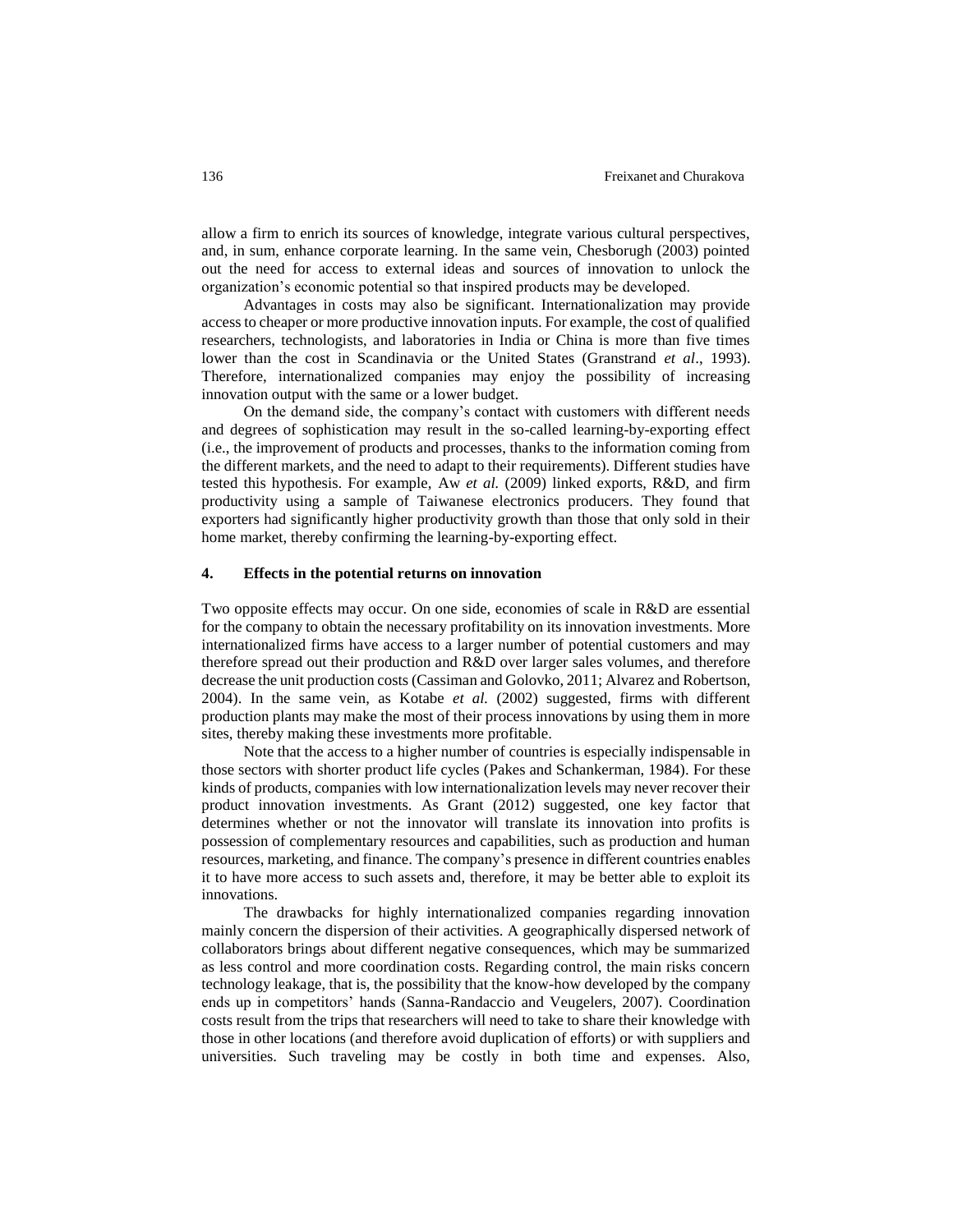communication between international teams is often more difficult due to factors such as culture and language barriers, time zones, and different working procedures, delaying the communication and giving rise to possible misunderstandings (Fisch, 2003).

## **III. RESEARCH DESIGN**

#### **A. Model**

Once we have developed the theoretical relationships between internationalization involvement, innovation and performance, the next step is to test them empirically. To this end, this study adopts a model based on a Cobb-Douglas production function that has been widely used in previous literature (Wakelin, 2001; Hall and Mairesse, 1995; Kafouros *et al*., 2008). This model (Eq. 1) relates innovation with changes in firm performance, and it allows for an estimation of the return to the level of innovation. Furthermore, as shown in Odagiri and Iwata (1986) it has the interesting property of avoiding biases produced by simultaneous decisions regarding the company's inputs and outputs.

$$
\Delta P_{it} = \tau + \alpha \Delta K_{it} + \omega \Delta L_{it} + \rho I_{it} + \sum \gamma D_i + \varepsilon_{it}
$$
 (1)

Where  $\Delta P_{it}$  is the change in company's performance, measured as profit change for 2 years.  $\Delta K_{it}$  is the change in tangible assets,  $\Delta L_{it}$  is the change in the number of employees (labor), and  $I_{it}$  is the level of innovation activity (see next Section III.B, for more explanations on the selected variables).

The next step, in order to make coefficients more comparable, has been to standardize Eq. 1, using beta-coefficients and based on z-scores (Eq. 2). Thus, by using betas for comparative analysis, it's possible to range the independent regressors on the basis of their effect to the dependent variable (profit change), as they are measured in standardized sigma units.

$$
Z(\Delta P_{it}) = \beta_1 \Delta K_{it} + \beta_2 \Delta L_{it} + \beta_3 I_{it} + \sum \beta_{4\ldots i} D_i + \varepsilon_{it}
$$
 (2)

The initial model coefficients are thus standardized using the formula:

$$
\beta_i = (\alpha, \omega, \rho, \gamma) \frac{\mathrm{SD}(x_j)}{\mathrm{SD}(Y)},
$$

where  $\alpha$ ,  $\omega$ ,  $\rho$ ,  $\gamma$  are the regression coefficients from initial regression model. SD(X<sub>i</sub>) is a standard deviation of the estimated independent variable, and SD(Y) of the dependent variable, the result remaining the same (Vittinghoff *et al*, 2012).

Then, to find out the moderating role of the internationalization level (IL) on the relationship between innovation and performance, we have introduced the interaction between the moderator and innovation, thus obtaining Eq. 3. This follows the procedure developed by previous authors such as Le *et al.* (2006), according to which the moderating properties of a variable may be tested by studying if the regression coefficient between the dependent and independent variable is a function of that moderator.

$$
Z(\Delta P_{it}) = \beta_1 \Delta K_{it} + \beta_2 \Delta L_{it} + \beta_3 I_{it} \times I L_{it} + \sum \beta_{4\ldots i} D_i + \varepsilon_{it}
$$
(3)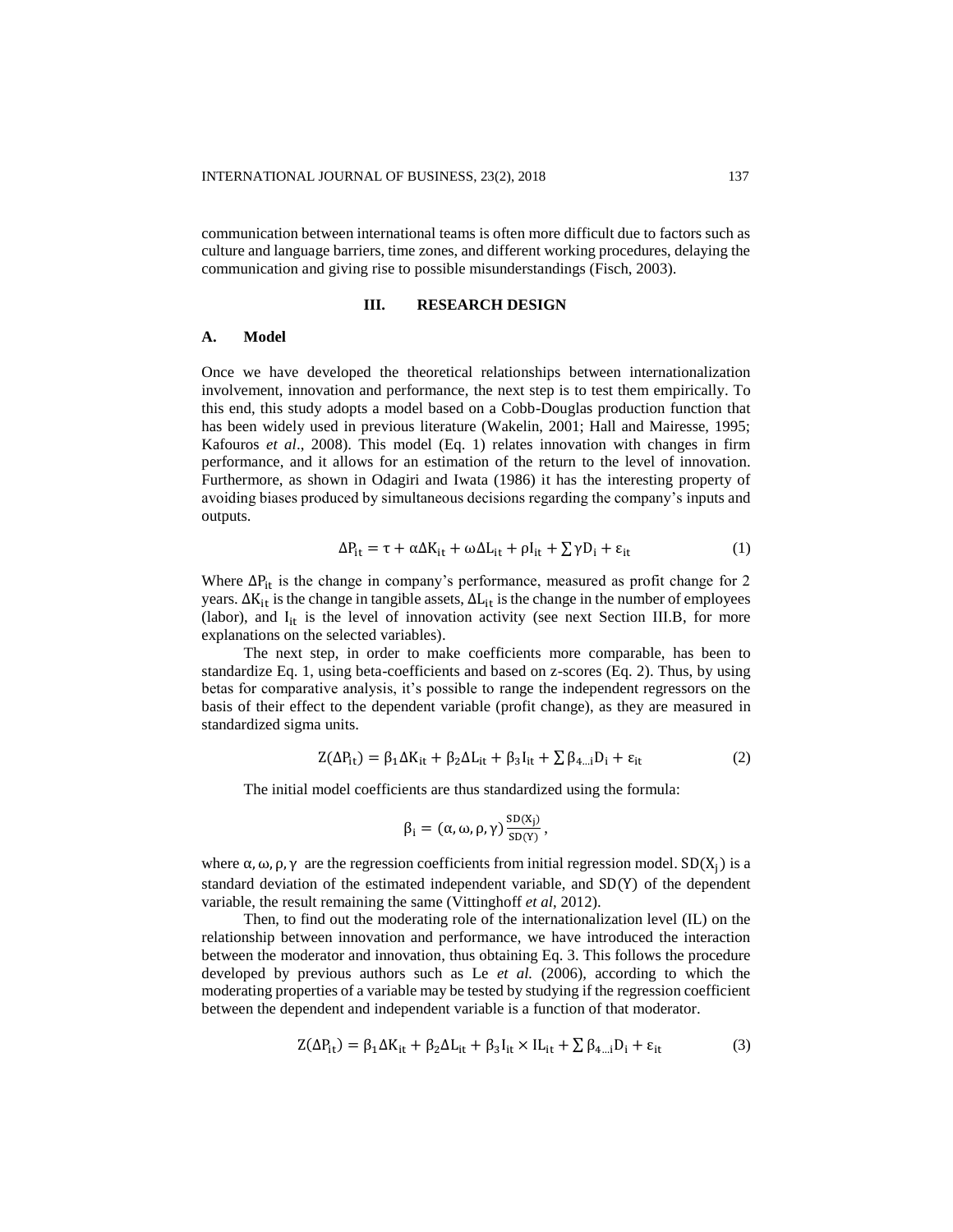#### **B. Variables**

## **1. Independent variables**

There are different possibilities to operationalize the variable "innovation." One measure used in the past has considered it a dichotomous variable  $(0 = no$  innovation, 1= innovation) (Cassiman and Golovko, 2011). We believe this measure is too imprecise and does not capture the shades or possible degrees of innovation. Another more sophisticated approach has been based on counting the number of product patents (Griliches *et al*., 1987). While this measure has the advantage of being objective, it leaves uncounted the great number of new developments that by their nature are not patentable but are part of the firm's innovation efforts, as well as the innovative activities of many small firms that seldom obtain patents. It is also common to use the amount of investment in R&D (or the ratio of R&D divided by sales) to proxy this variable (e.g., Wakelin, 2001; Kafouros *et al.*, 2008). The problem is that often the innovation activity is not reflected in the R&D account. Furthermore, this account often varies on consideration of tax incentives<sup>1</sup>. Kyläheiko *et al.* (2011) measured innovation by asking managers the percentage of sales from new products. While this approach solves the mentioned problems, it raises concerns about data reliability because it will likely be difficult for managers to provide an accurate measure in the questionnaire. Taking these points into consideration, as well as the definition by the Oslo Manual (OECD,  $1997$ )<sup>2</sup>, managers were asked to report the extent to which their companies launched new products or made significant improvements in their current products (on a 10-point Likert-type scale). A similar question was used to evaluate the degree of process innovation. Reported innovation performance, despite of having the drawback of depending on manager's perceptions, has been widely accepted and used as the most appropriate and accurate method to measure a firm's innovativeness (Golovko and Valentini, 2011, 2014; Salomon and Jin, 2008, 2010; Filipescu *et al*., 2013; Kyläheiko *et al.*, 2011; Salomon and Shaver, 2005).

Regarding "internationalization level", it was operationalized through a dummy variable transforming qualitative into quantitative data. Thus, for non-exporters, all dummies equalled zero; for starting exporters D4=1, all others equalled zero; and then for regular exporters  $D3=1$ , for consolidated exporters  $D2=1$ , and for multinationals  $D1=1$ , all others equalled zero for each one of these strata, thus showing the difference of each of these groups with non-exporters.

## **2. Dependent variable**

The *firm's performance* measure is normally related to either the firm's profitability or its revenues. Profitability shows the firm's final result for shareholders and is, according to many scholars, the most suitable yardstick for firm performance (e.g., Grant, 2012). Consequently, we have adopted profit growth as the measure of performance, which has also the advantage of relating to changes and not levels (Boermans and Roelfsema, 2015).

## **IV. DATA COLLECTION AND SAMPLE DESCRIPTION**

To empirically test the impact of innovation on internationalization, the use of firm-level data was essential because such data allow for separating the aforementioned effect for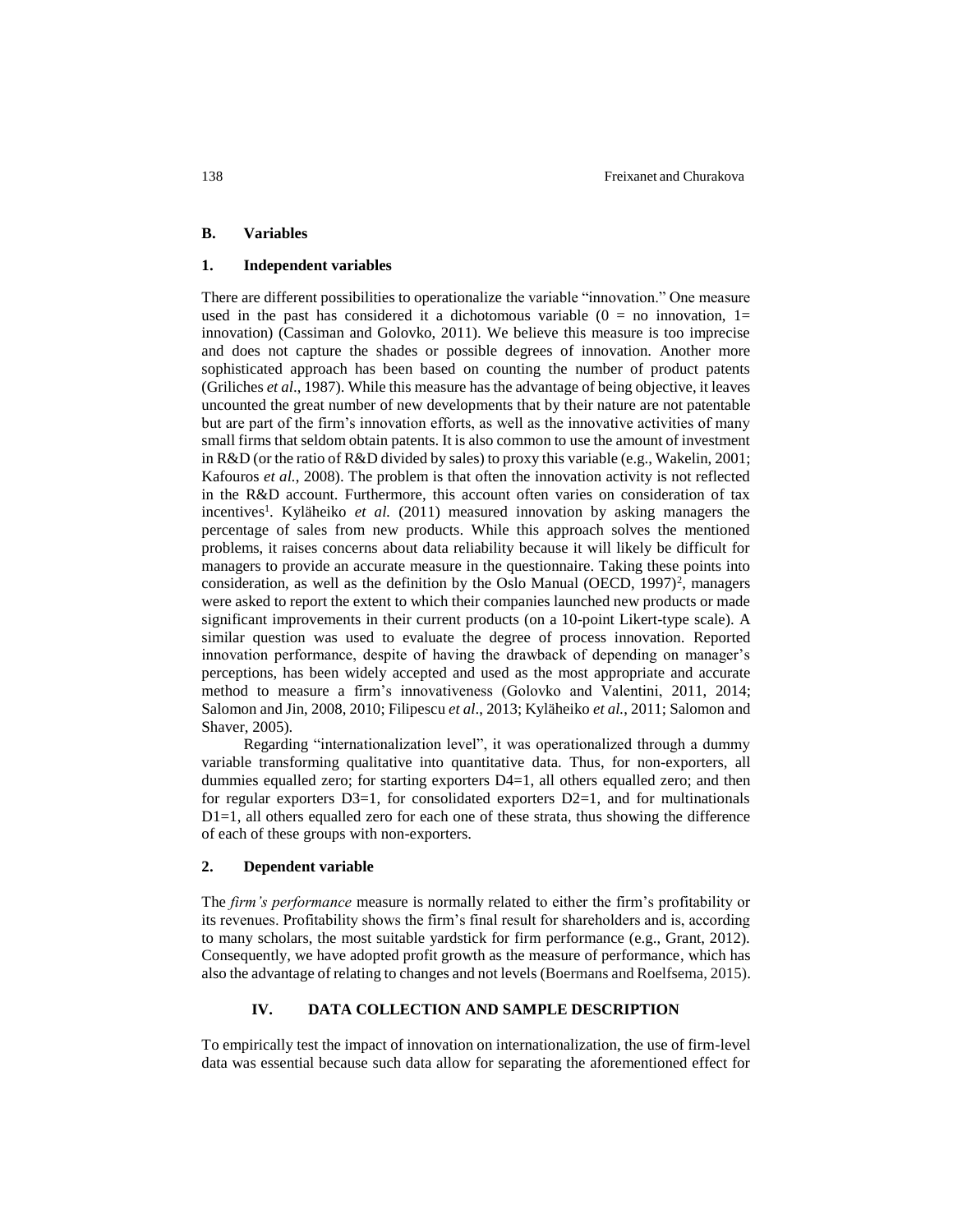firms belonging to different internationalization stages and sectors. In addition, we also decided to use panel data from 2012 to 2014 to capture how innovation affects the internationalization expansion of firms across time.

Our multi-industry panel data were collected in 2015, considering both managers' perspective on their innovation and internationalization outcomes, as well as the objective monetary gross and net amounts obtained by firms. To obtain a more homogeneous sample, we ruled out primary sector and service companies and, as Gençtürk and Kotabe (2001) recommended, we limited the data collection to a single state. Eight industries were chosen, thus resulting in a sample of 1,200 Spanish manufacturing firms.

A questionnaire was used to capture managers' perceptions, developed in three steps: first, by carrying out an extensive review of the previous literature (e.g. Francis and Collins-Dodd, 2004; Freixanet, 2012; Kafouros, 2008); second, by conducting indepth interviews with both export and top managers of 18 companies from different sectors; and third, by pre-testing with 9 companies. Besides the abovementioned questions about product and process innovation, the questionnaire included questions about export profitability, export growth (on a 10-point Likert-type scale), export intensity in 2012 and 2014, the availability or not of permanent sales or logistic establishments in other countries, and of production subsidiaries.

The questionnaire was addressed to top management so as to obtain reliable information. The response rate was 14.17%, thus representing 170 companies, of which 123 operated internationally. This response rate is in line with previous research on international business (e.g., Francis and Collins-Dodd, 2004), and within the recommended range for social studies in general (Nulty, 2008; Carley-Baxter, 2009).

Additionally, to collect all the data related to the firms' performance measure during the sample years, we used the SABI database, which provides the values of the different interest values across time<sup>3</sup>. Among these  $170$  enterprises, five internationalization stage groups were represented: non-exporters (26%), starting exporters (29%), regular exporters (25%), consolidated exporters with commercial subsidiaries (15%), and consolidated exporters with production subsidiaries (5%). Hence, the responses provided a significant representation of firms not involved in any kind of exporting activity, which constituted more than one fourth of the total sample (Koch and Blohm, 2016). Furthermore, following Armstrong and Overton (1977), non-response bias was tested through an analysis of the answers of early versus late respondents, and we achieved satisfactory results.

This dataset constitutes an appropriate setting to test the relationship between innovation and internationalization. First, the data obtained allow for evaluating the performance measures of all the firms belonging to different internationalization moments from 2012 to 2014 (related to sales, profits, and exports). In addition, the data provide the level of effort in the creation and improvement of products and processes for every firm belonging to each internationalization stage. When applying our model, we evaluated all our dependent, independent, and control variables taking two-year differences for all of them, because one-year differences are inclined to be biased due to short-term deviations of the data (Mairesse and Sassenou, 1991).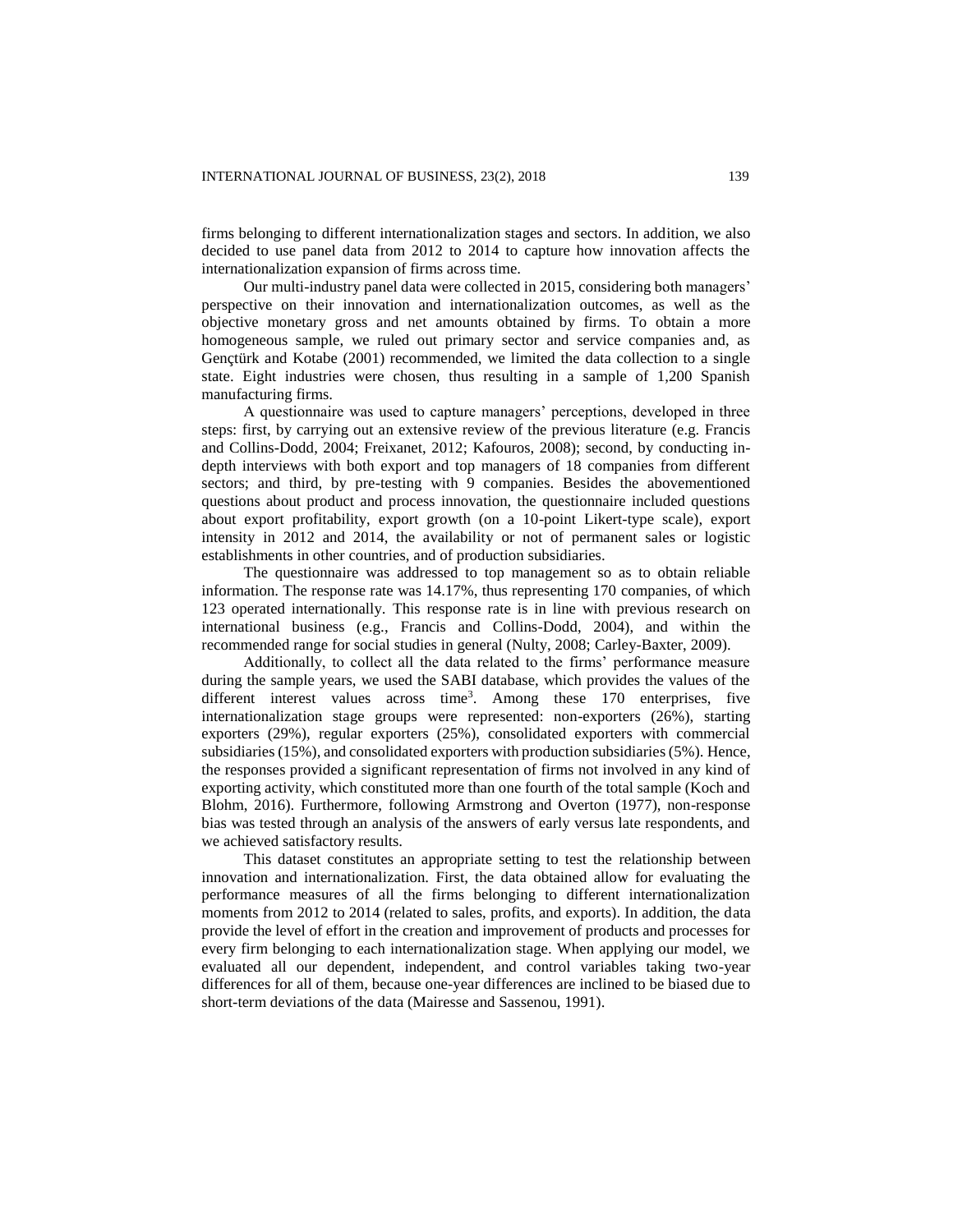## **V. DATA ANALYSIS AND RESULTS**

Table 2 presents the descriptive statistics for the companies in the sample. The average firm had a turnover of  $E12,907,000$  and profits of  $E719,000$ . Approximately 74% was exporters, with €6561 thousand in exports and an export growth of €996 thousand in the last two years. The innovation level can be considered acceptable, with an average of 6.7 out of 10 for product innovation and 6.3 for process innovation, and in this latter case without significant differences among groups.

| Table 2                           |              |                |          |                                   |            |               |
|-----------------------------------|--------------|----------------|----------|-----------------------------------|------------|---------------|
| Descriptive statistics            |              |                |          |                                   |            |               |
|                                   |              |                |          | <b>INTERNATIONALIZATION STAGE</b> |            |               |
| <b>MEASURES OF</b>                |              |                |          |                                   |            |               |
| <b>IMPACT</b>                     | $\mathbf{1}$ | $\overline{2}$ | 3        | 4                                 | 5          | Mean          |
|                                   | $n = 44$     | $n=50$         | $n = 42$ | $n = 25$                          | $n = 9$    | $n = 170$     |
| Economic                          |              |                |          |                                   |            |               |
| performance                       |              |                |          |                                   |            |               |
| Sales Volume (in                  |              |                |          |                                   |            |               |
| Th. $\epsilon$ )                  | 2,869.3      | 919.3          | 5,836.8  | 32,060.1                          | 108,362.7  | $12,906.6***$ |
| Sales growth (Th. $\epsilon$ ,    |              |                |          |                                   |            |               |
| $n-2)$                            | 894.1        | $-86.1$        | 236.0    | 4,272.2                           | $-1,117.4$ | 833.5*        |
| % Sales Growth                    | 12%          | 40%            | 19%      | 55%                               | 19%        | 29%           |
| Profits (in Th. $\epsilon$ )      | 83.9         | 3.8            | 109.1    | 1,564.8                           | 8,290.4    | $718.8***$    |
| Profit growth (Th $\epsilon$ ,    |              |                |          |                                   |            |               |
| $n-2$                             | 54.4         | 2.6            | $-29.1$  | 51.4                              | 6,441.0    | 323.5***      |
| <b>Internationalization</b>       |              |                |          |                                   |            |               |
| performance                       |              |                |          |                                   |            |               |
| Export Sales (2014,               |              |                |          |                                   |            |               |
| in Th. $\epsilon$ )               | 0.0          | 80.8           | 1,398.7  | 11,483.0                          | 85,048.3   | $6,560.6***$  |
| Export Growth <sup>a</sup> (Th.   |              |                |          |                                   |            |               |
| $\epsilon$ , n-2)                 | 0.0          | $-8.8$         | 386.5    | 4148.2                            | 5531.5     | 995.8***      |
| <b>Export Growth</b>              |              |                |          |                                   |            |               |
| (reported, $n-2$ ) <sup>b</sup>   | 0.0          | 4.18           | 5.48     | 7.84                              | 7.8        | $5.6***$      |
| Export Profitability <sup>c</sup> | 0.0          | 5.6            | 6.7      | 7.0                               | 7.1        | $6.3***$      |
| Export Intensity (%)              | 0%           | 18%            | 48%      | 62%                               | 78%        | 30%***        |
| Increase in Export                |              |                |          |                                   |            |               |
| Intensity $(\%)$                  | 0%           | $1\%$          | 10%      | 14%                               | 11%        | $5\%$ ***     |
| <b>Innovation</b>                 |              |                |          |                                   |            |               |
| performance                       |              |                |          |                                   |            |               |
| Level of Product                  |              |                |          |                                   |            |               |
| Innovation                        | 5.8          | 6.6            | 7.1      | 7.2                               | 8.1        | $6.7***$      |
| Level of Process                  |              |                |          |                                   |            |               |
| Innovation                        | 6.0          | 6.4            | 6.5      | 6.7                               | 6.6        | 6.3           |

<sup>a</sup> Export Growth obtained through considering the turnover in SABI database, multiplied by the reported export intensity. <sup>b</sup> Export Growth reported by the companies (Likert scale from 0 to 10). <sup>c</sup> Perception of the profitability of exports compared to local sales (Likert scale from 0 to 10) ANOVA tests of significant differences between groups of firms. \* Indicates significant differences between groups, p < 0.05. \*\* Indicates significant differences between groups, p < 0.01. \*\*\* Indicates significant differences between groups, p < 0.001.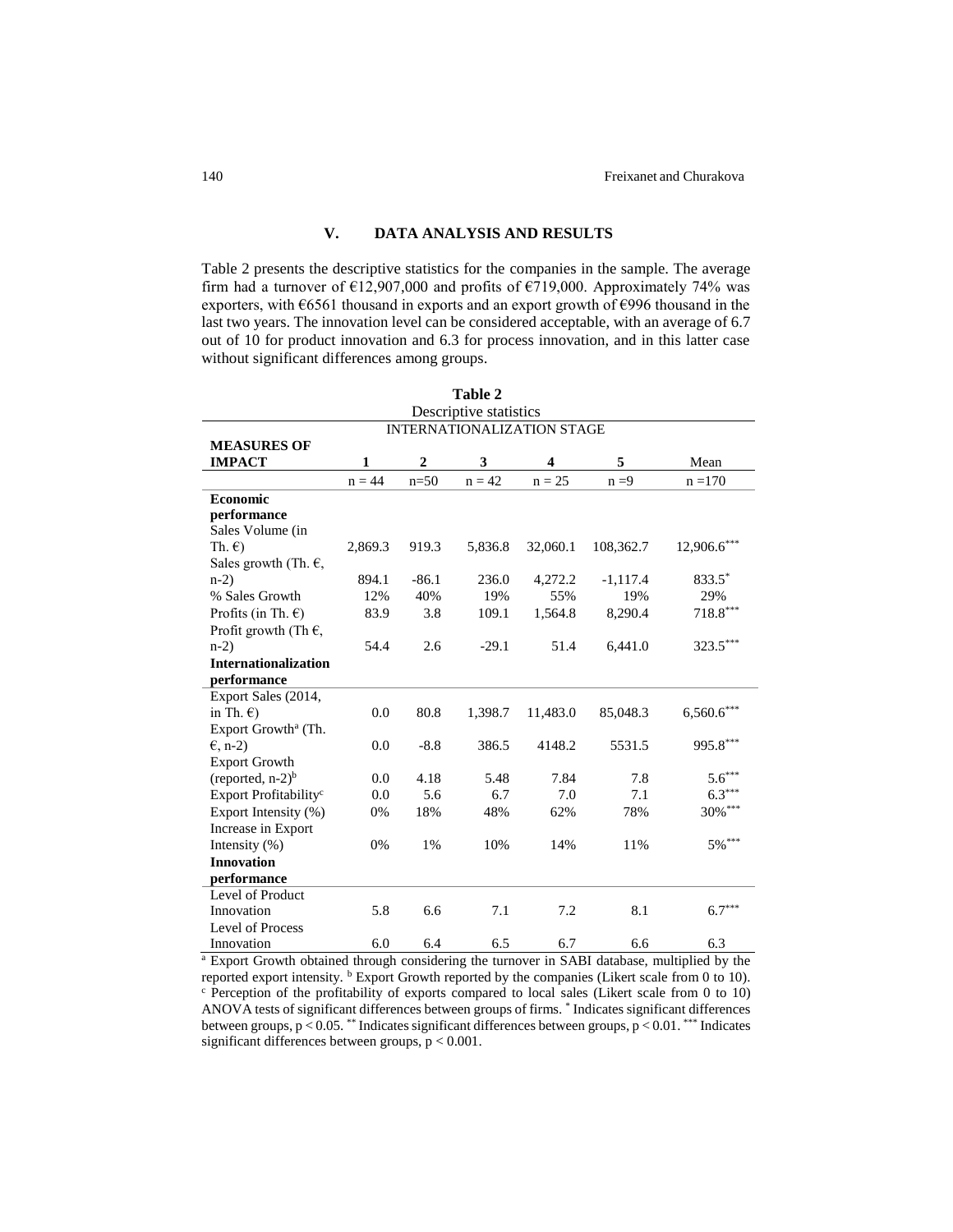The results exhibit significant differences between firms belonging to the different internationalization stages regarding all measures of performance: economic, internationalization, and innovation performance. This proves inter-firm heterogeneity and validates the segmentation variables selected and shown in Table 1.

Another interesting finding is that *export profitability* increases as companies advance through the internationalization process. This supports the export hysteresis theory (Baldwin, 1990) regarding the decrease in the transaction costs as, over time, companies gain knowledge and experience and adapt to the foreign markets. It is also in agreement with the studies on foreign market entry costs from Sanghamitra *et al.* (2001) and Baldwin and Krugman (1989).

## **A. Regression Findings**

## **1. The relationship between internationalization and innovation**

Following the theoretical framework, the first model (Table 3) shows the relationship between innovation and the internationalization level. The model is significant at 10% level with a determination coefficient (adjusted) equal to 2.84%. Two regression coefficients are significant: for  $D1 = \text{Very high (at 1\% level)}$  and  $D3 = \text{Median (at 5\%}$ level).

| Regression model coefficients for process and product innovations |                           |                           |  |  |  |  |
|-------------------------------------------------------------------|---------------------------|---------------------------|--|--|--|--|
|                                                                   | <b>Coefficients</b>       |                           |  |  |  |  |
| <b>Regressors</b>                                                 | <b>Product Innovation</b> | <b>Process Innovation</b> |  |  |  |  |
| Dummies for levels of internationalization (2014):                |                           |                           |  |  |  |  |
| $D1 = V$ ery high                                                 | $1.847***$                | 0.676                     |  |  |  |  |
| $D2 = High$                                                       | $-0.207$                  | $0.854*$                  |  |  |  |  |
| $D3 = Medium$                                                     | $0.840*$                  | $1.032**$                 |  |  |  |  |
| $D4=LOW$                                                          | 0.209                     | $0.629*$                  |  |  |  |  |
| Control variables:                                                |                           |                           |  |  |  |  |
| Age of the firm $(2014)$                                          | 0.007                     | 0.000                     |  |  |  |  |
| Number of employees<br>difference (2014-2012)                     | $-0.003$                  | 0.001                     |  |  |  |  |
| Model quality:                                                    |                           |                           |  |  |  |  |
| Constant                                                          | $5.996***$                | $5.743***$                |  |  |  |  |
| Adj R-squared, %                                                  | $2.84*$                   | 0.44                      |  |  |  |  |

**Table 3**

Subsequently, in order to validate the conceptual relationships, we may conduct the Student's t-test to estimate differences in innovation between companies with different internationalization involvement (Table 4). The results show significant differences in product innovation between multinationals and both the rest of companies, and other exporters. Interestingly, they also exhibit a significantly higher level of both product and process innovation for exporters as a whole, than for the rest of companies.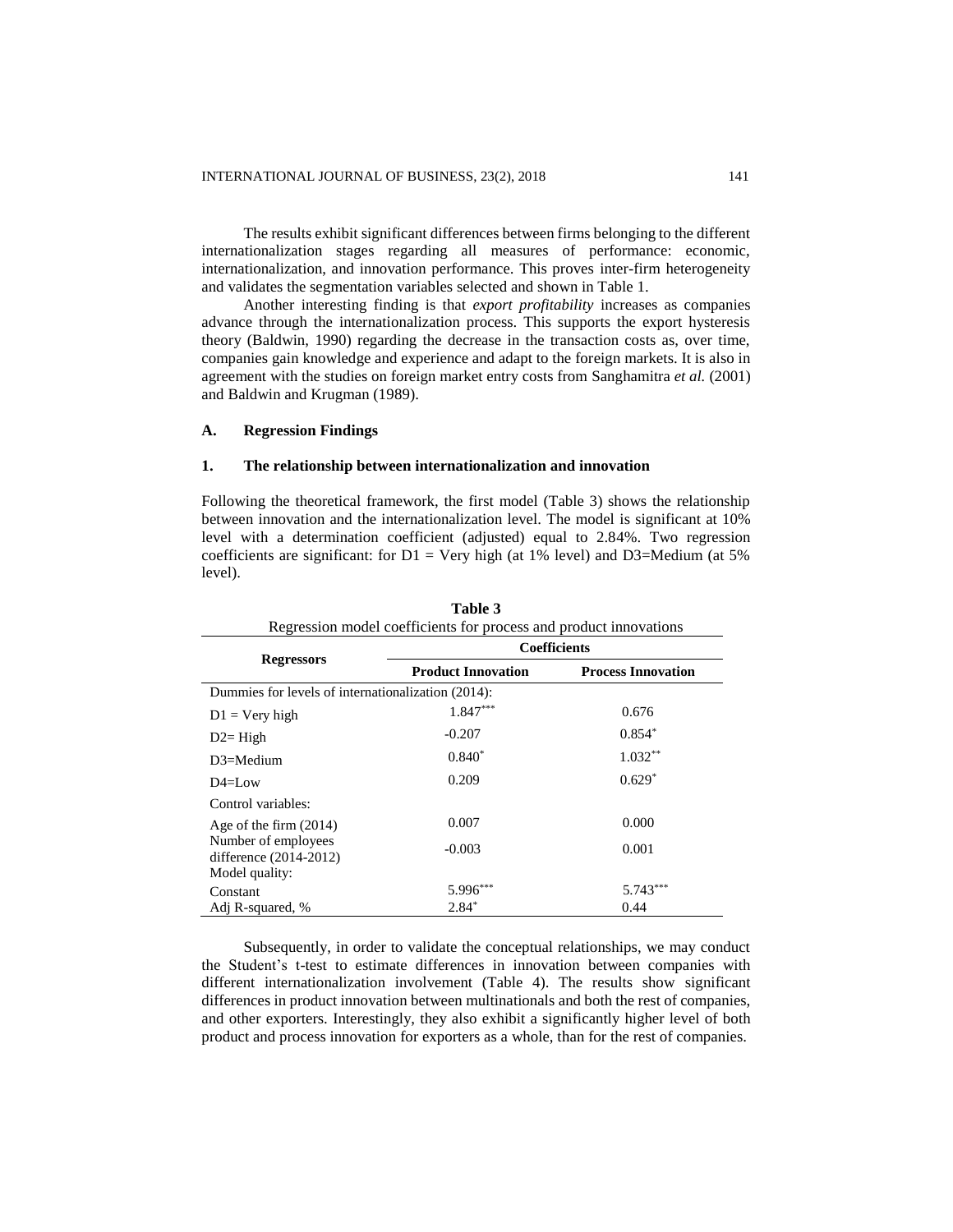| Table 4                                                                         |
|---------------------------------------------------------------------------------|
| Between groups level of innovations comparisons for multinational companies and |
| exporters (170 Spanish companies, 2014)                                         |

**Table 4** 

|                             |                                         | <b>Multinational Companies</b>                                                 | <b>Exporters</b>                        |                                   |                                                                   |                                                    |
|-----------------------------|-----------------------------------------|--------------------------------------------------------------------------------|-----------------------------------------|-----------------------------------|-------------------------------------------------------------------|----------------------------------------------------|
|                             | Product<br>MNC vs<br>other<br>companies | Process<br>Innovation, Innovation, Innovation,<br>MNC vs<br>other<br>companies | Product<br>MNC vs<br>other<br>exporters | process, to<br>other<br>exporters | Innovations to Innovations to<br>product.<br>to non-<br>exporters | Innovations<br>to process,<br>to non-<br>exporters |
| Mean<br>difference          | 1.60                                    | 0.13                                                                           | 1.49                                    | .099                              | 0.47                                                              | 0.79                                               |
| P-value<br>(Ha: diff<br>> 0 | 0.01                                    | 0.42                                                                           | 0.02                                    | 0.43                              | 0.09                                                              | 0.01                                               |
| t-test                      | 2.25                                    | 0.20                                                                           | 2.07                                    | 0.15                              | 1.33                                                              | 2.33                                               |
| N                           | 170                                     | 170                                                                            | 123                                     | 123                               | 170                                                               | 170                                                |

As argued in the theoretical development, multinationals appear to benefit from their presence and deeper contact with foreign markets in order to access the inputs that lead to an enhanced product development. It is also clear, as theorized, that exporter status is associated to the development of innovative products, but also to the improvement of the manufacturing processes. This may be the result of LBE (learning-by-exporting), complemented by the efforts of more innovative companies to commercialize their innovations in new and larger markets.

## **2. The relationship between internationalization, innovation and performance**

Based on the equations in Section III, we built different models relating the two independent variables and performance. Table 5 in appendix shows their evolution regarding the improvement of the model. Models 1-3 are all based in equation (1) but use alternative measures of internationalization level (IL) introduced in previous literature, namely a subjective measure for export growth, the level of export intensity and our classification in stages according to the level of internationalization involvement. The results show a better fit for Model 3, thus confirming that differences between firms on diverse internationalization stages affect performance, while other IL measures do not provide statistically significant coefficients.

The next step consisted of using standardized regression models. Model 4 in Table 6 is a standardized version of Model 3. Besides the rather obvious relationship between change in tangible assets, labour, and changes in performance, the findings exhibit an increase in performance depending on the internationalization level. Specifically, companies in internationalization stages 4 and 5, show a positive and statistically significant higher performance. Therefore, the higher is the firm's internationalization involvement, the greater is the change in profit and the more significant is this effect. Interestingly, innovation does not show a significant impact in performance in the same period, as the coefficient is relatively small and not significant. Model 6 also indicates that the interaction effect between innovations and IL levels is insignificant in the same time period.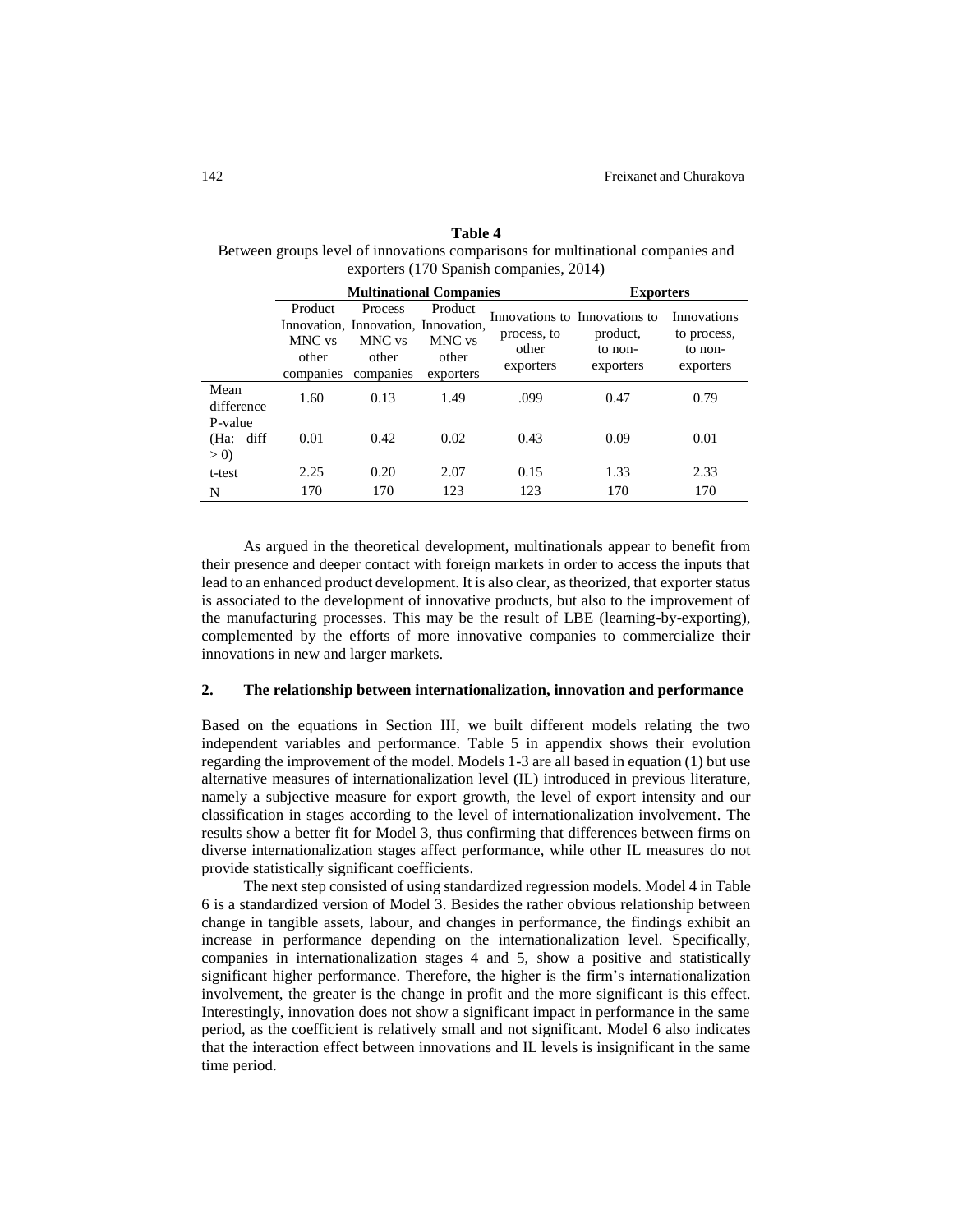|                                                     | <b>Variable</b>                                                                                                           | Model 4                                                 |                                        | Model 5                                                 |                                        |
|-----------------------------------------------------|---------------------------------------------------------------------------------------------------------------------------|---------------------------------------------------------|----------------------------------------|---------------------------------------------------------|----------------------------------------|
| Component                                           |                                                                                                                           | Regression<br>coefficients                              | Beta<br>coefficients                   | Regression<br>coefficients                              | Beta<br>coefficients                   |
| Change in<br>company's<br>performance               | Profit growth<br>$(2014 - 2012)$ ,<br>constant                                                                            | No constant                                             | No constant                            | No constant                                             | No constant                            |
| Tangible<br>assets change                           | Tangible assets<br>difference (2014-<br>2012)<br>Number of                                                                | $0.223***$                                              | 0.166                                  | $0.255***$                                              | 0.190                                  |
| Labour<br>change                                    | employees<br>difference (2014-<br>2012)                                                                                   | 79,820***                                               | 0.774                                  | 80,647***                                               | 0.782                                  |
| Innovation                                          | Innovation level<br>(2014)                                                                                                | $-32,049$                                               | $-0.014$                               | $-76,944$                                               | $-0.033$                               |
| Internationaliz<br>ation<br>Involvement             | Dummies for<br>levels of<br>internationalization<br>$(2014)$ , $D1 = Very$<br>high, D2= High,<br>D3=Medium.<br>$D4 = Low$ | 4,305,756***<br>1,414,925**<br>$-406,396$<br>$-364,393$ | 0.202<br>0.100<br>$-0.035$<br>$-0.036$ | 3,733,060***<br>1,729,454**<br>$-272,728$<br>$-184,477$ | 0.175<br>0.122<br>$-0.020$<br>$-0.018$ |
| $IL \times$<br>Innovations<br>interaction<br>effect | $D1\times$ Innovations<br>$D2\times$ Innovations<br>$D3\times$ Innovations<br>$D4\times$ Innovations                      |                                                         |                                        | 513,778<br>483,089<br>42,886<br>73,021                  | 0.056<br>0.075<br>0.008<br>0.017       |
| Control<br>variable                                 | Age of the firm<br>(2014)                                                                                                 | 21,489                                                  | 0.062                                  | 26,973*                                                 | 0.077                                  |
| Determination Adj. R-sq                             |                                                                                                                           | $68.58\%$ ***                                           | 68.58%***                              | 68.43%***                                               | 68.43%***                              |

**Table 6** Standardized regression coefficients for firm performance difference.

 $*$  p<0.1, \*\* p<0.05, \*\*\* p<0.01

These results are consistent with the study from Boermans and Roelfsema (2015) who, by using a sample of 150 Dutch firms, found that, when controlling for internationalization, there was no effect of innovation on firm performance. They even found a not significant indirect effect of innovation on performance and a slightly negative coefficient. The findings are also comparable to those of Dhanaraj and Beamish (2003) who built a model with firm resources, internationalization and innovation, using a sample of firms from Canada and United Sates, and found clear effects of internationalization on innovation. Remarkably, the results differ from several previous studies that found positive impact of innovation on performance (e.g., Kafouros 2008, Cassiman, Altomonte *et al*. 2013) as our results highlight the role of internationalization and not innovation.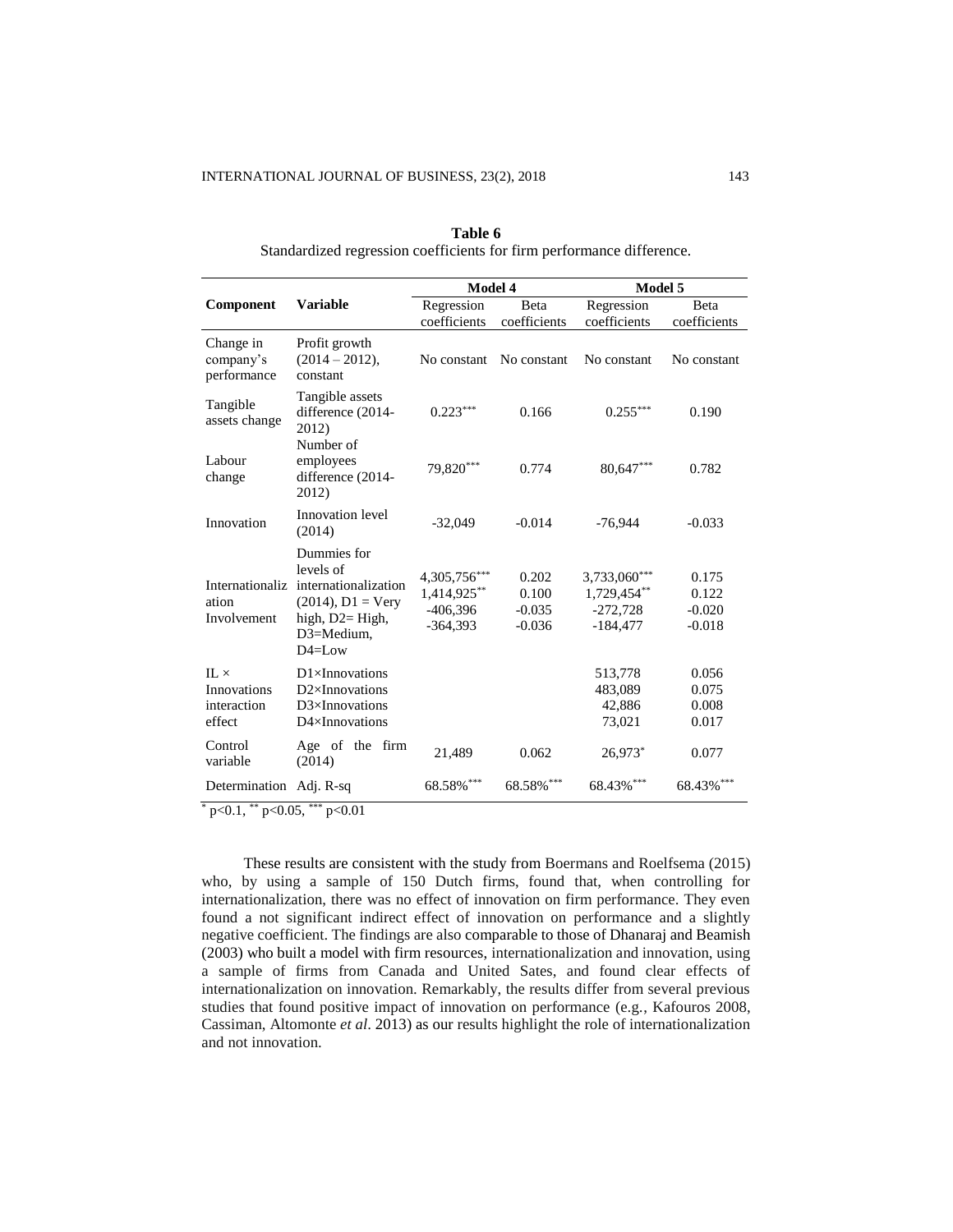## **3. Endogeneity concerns**

There are a wide variety of sources of endogeneity problems. One of them can be caused by omitted variables (unobserved heterogeneity), or from explanatory variables being correlated with the error term in a given regression model. We can minimize this bias by including control variables and monitoring the randomness of the selection entities into sampling process on a research planning stage.

The second one is the problem of reverse causality (X may cause Y, but it is also possible that Y causes X), which is particularly challenging to detect and improve. Despite the growing number of papers that have aimed to prove a one way causality (assuming that internationalization brings about innovation or vice versa), it is well documented a reciprocal relationship between these two variables. For example, Filipescu *et al*. (2013), by analysing an 11-year panel data set sample of 696 Spanish firms, found broad support for a reciprocal causal relationship between innovation and exports. Also, as Pérez and Rodríguez (2013) demonstrated, engaging in export (R&D) activities will increase a firm's chances of also engaging in R&D (export) activities; this, in turn, increases firms' chances of succeeding in export (R&D) activities. Finally, Chiva et al. (2014) even consider the idea of regarding any of the two activities as the cause of the other as "contradictory and static", and they propose a dynamic theoretical model based on a mutual causality. In line with these studies and as argued in the theory development, our study assumes the mutual effects of these contemporaneous links.

Complementarily, it could be argued and should thus be analysed the possibility of a reverse causality between performance and innovation/ internationalization. That is to say, that an increase in profits is used for these firm strategies (and therefore results in a higher innovation or IL). To test this assumption we have used the two stages least square method with instrumental variables (Heckman 1979). This model shows a Wald's Chi equal to 311.08, significant at 0.01% level, thus reporting that endogenous regressors are not included into the model 3 (Table 5). So we can conclude that it is internationalization that affects performance (and not the opposite). Finally, we have tested a potential reverse causality between internationalization and innovation and also found no significant effects<sup>4</sup>.

# **VI. CONCLUSIONS AND IMPLICATIONS FOR MANAGEMENT AND PUBLIC POLICY**

Innovation and internationalization are considered a key element for economic growth among scholars, managers, and government agencies alike. Previous literature has emphasized the need to deepen the knowledge on the relationship between internationalization, innovation and performance through rigorous research that considers a series of methodological recommendations, which have been included in this study. The study initially introduced the features related to the internationalization process, resulting in the selection of several segmentation criteria. The firms were then stratified according to their level of involvement in internationalization, with clear differences for all company features, thus proving inter-group heterogeneity. The sample analysis also indicated a hysteresis in exporting, pointing out to a reduction in the transaction costs as companies gain internationalization knowledge and experience. Subsequently, drawing on the Uppsala and resource-based view models, the study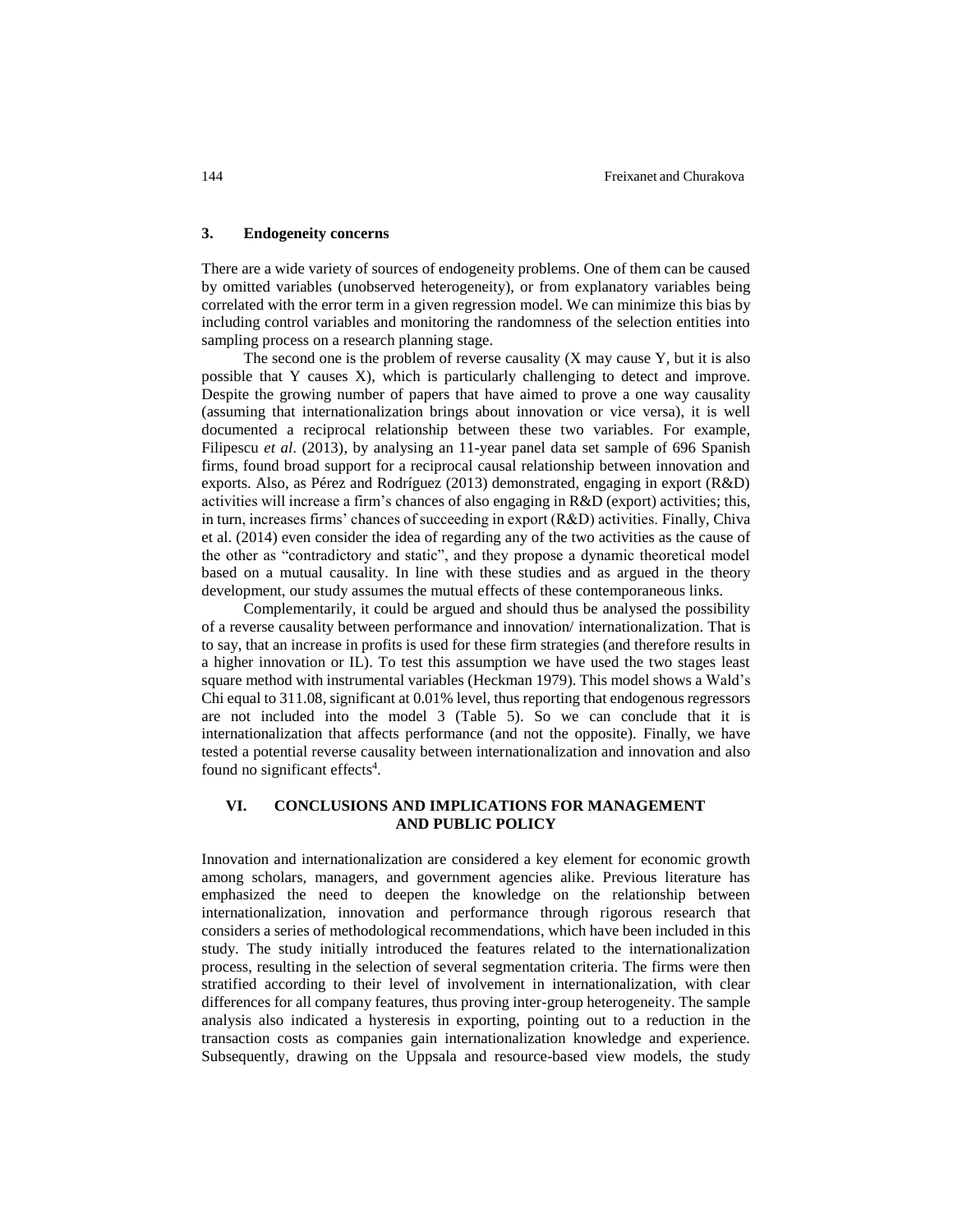developed a conceptual framework explaining the potential relationship between the internationalization level and both in the development of innovation and in the firm's capacity to reap returns from it.

As deduced in the theory development, the results show that exporters, as a whole, have both higher product and process innovation than non-exporters. Thus, the findings confirm the positive relationship between the entry in foreign markets and the level of innovation, and are thus comparable to previous research on the topic. They also indicate that more internationalized firms have a higher performance, while the effects of innovation are insignificant. It may be inferred that companies with a stronger presence in the foreign markets may have access to markets with higher purchasing power or a willingness to pay a premium price for the new products and, therefore, increase their sales margins and profitability.

Regarding the relationship between innovation and performance, the absence of a contemporaneous relationship, does not discard long term effects, as indicated in previous studies (Kafouros *et al*. 2008; Cassiman and Golovko, 2011), thus pointing out to the condition of innovation as a future investment. It is also sensible that time span would have been shorter for high-tech companies, which were not part of the sample in this study, as also suggested in prior research (e.g., Trott 2012), given their rapid product obsolescence and short life cycles.

The findings described above may have some noteworthy implications for managers and government agencies. First, starting exporters must be aware of the initial foreign market entry investment and make the necessary financial provisions to deal with it, as well as the reduction in profitability that it entails. Nonetheless, they should not be discouraged from entering into new countries, given that they may foresee an improvement in the results as they advance through the internationalization process.

Then, public export promotion programs should be strengthened, and be made available to more companies. These programs assist companies in starting and consolidating their internationalization process and have been found to be effective in this regard (e.g., Freixanet, 2012). The present findings also show that such internationalization not only enhances the firm's performance, but it is also associated to a higher innovation, which is a complementary public policy objective.

The main limitations of this study, which suggest avenues for further research, are the following:

- Our sample only allows for the measurement of short-term/contemporaneous relationships. Including longitudinal data with an extended time span could enable the measurement of long-term effects, and offer further tests of causality. This would be especially necessary given that some of the effects on innovation may take considerable time to materialize.
- Using a larger sample with companies from knowledge-intensive industries, or including service companies, could provide for interesting conclusions regarding the sector-based effects of innovation.
- It would also be interesting to specifically test how the hypothesized relationships among innovation, internationalization and performance vary in the specific case of the born-global firms (Knight and Cavusgil, 2004).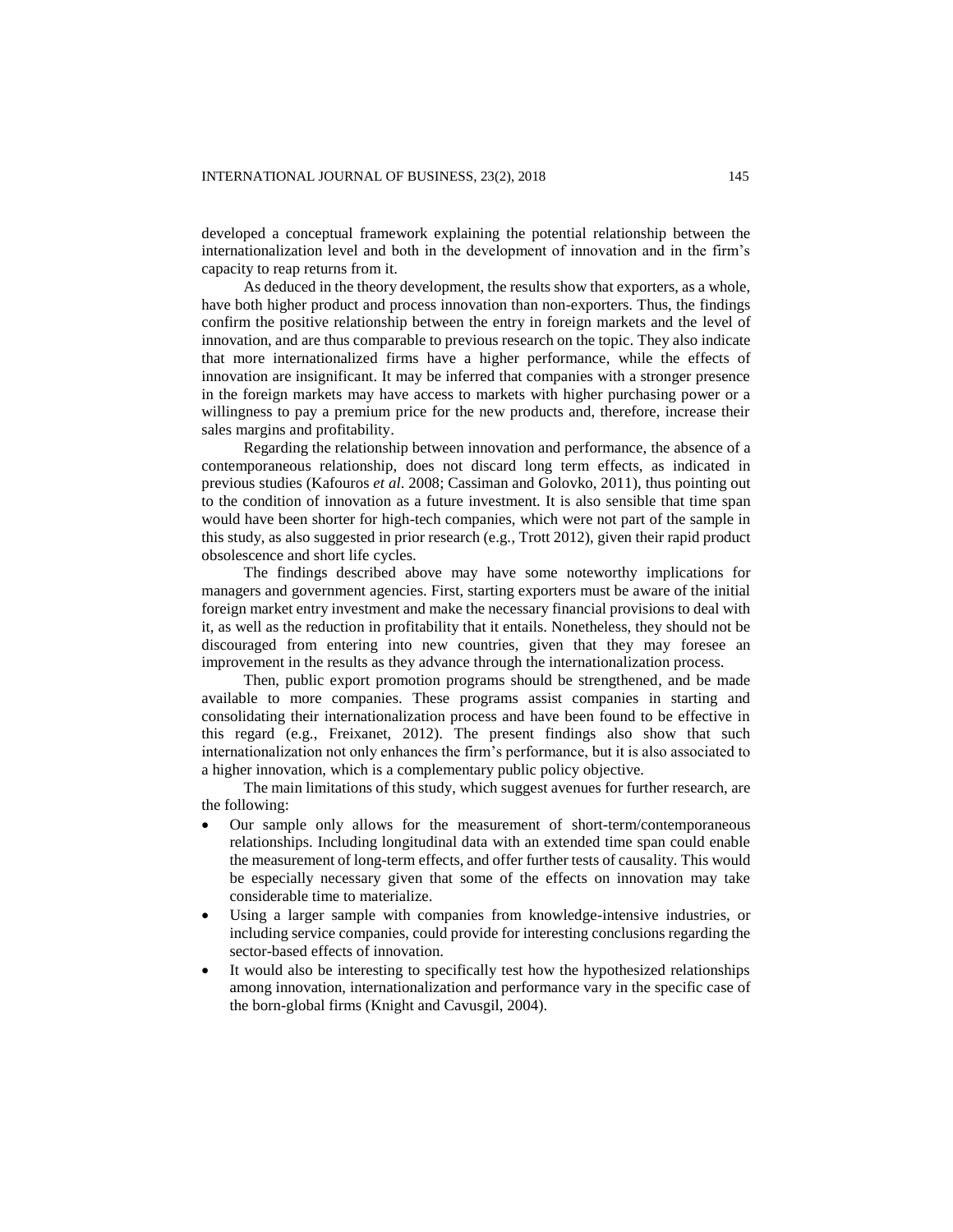# **ENDNOTES**

- 1. Many governments, for instance, in Spain, provide incentives for investments in R&D. Therefore, the amount that companies register on the R&D account can experience variations depending on whether the company will or will not apply for these grants.
- 2. The Oslo Manual defines innovation as an iterative process started by the generation of new products and processes or of significant improvements in current products and processes.
- 3. SABI (Sistema de Análisis de Balances Ibéricos) encompasses financial data and company information coming from official sources such as the stock exchange, press, and commercial registry and, therefore, it has a high degree of reliability.
- 4. Available upon request to the authors.

# **APPENDIX**

## **Table 5**

Regression results with different IL measures for firm performance difference

| Component                                          | Model #                                                                                                                                                                   | <b>Model 1</b> | <b>Model 2</b> | <b>Model 3</b>                                              |
|----------------------------------------------------|---------------------------------------------------------------------------------------------------------------------------------------------------------------------------|----------------|----------------|-------------------------------------------------------------|
| Firm Performance                                   | Profit difference (2014<br>$-2012$ , constant                                                                                                                             | -968,954       | $-987,803$     | -772,992                                                    |
| Tangible assets<br>change                          | Tangible assets<br>difference (2014-2012)                                                                                                                                 | $0.24***$      | $0.23***$      | $0.23***$                                                   |
| Labour change                                      | Number of<br>employees difference<br>$(2014 - 2012)$                                                                                                                      | 81,487***      | 81,462***      | 79,497***                                                   |
| Innovation                                         | Level of innovation<br>activity                                                                                                                                           | 88,665         | 89,327         | 43,709                                                      |
|                                                    | Subjective measure<br>for export growth                                                                                                                                   | $-171,483$     |                |                                                             |
| Internationalization                               | <b>Export Intensity</b><br>Dummies for levels of<br>internationalization<br>$(2014)$ , $D1 = V$ ery<br>high, $D2 = High$ ,<br>D3=Medium, D4=Low<br>$D1\times$ Innovations |                | $-15,557$      | 4,287,914**<br>$1,577,120^{**}$<br>$-343,628$<br>$-199,342$ |
| $IL \times In novations$<br>interaction effect     | $D2\times$ Innovations<br>$D3\times$ Innovations<br>$D4\times$ Innovations                                                                                                |                |                |                                                             |
| Control variable                                   | Age of<br>the<br>firm<br>(2014)                                                                                                                                           |                | 36,355***      | $27,505*$                                                   |
| Determination<br>**<br>***<br>0.05<br>$^{\circ}$ 1 | Adj. R-sq<br>0.01                                                                                                                                                         | 63.48%         | 64.57%         | 68.36%                                                      |

 $p<0.1$ , \*\*  $p<0.05$ , \*\*\*  $p<0.01$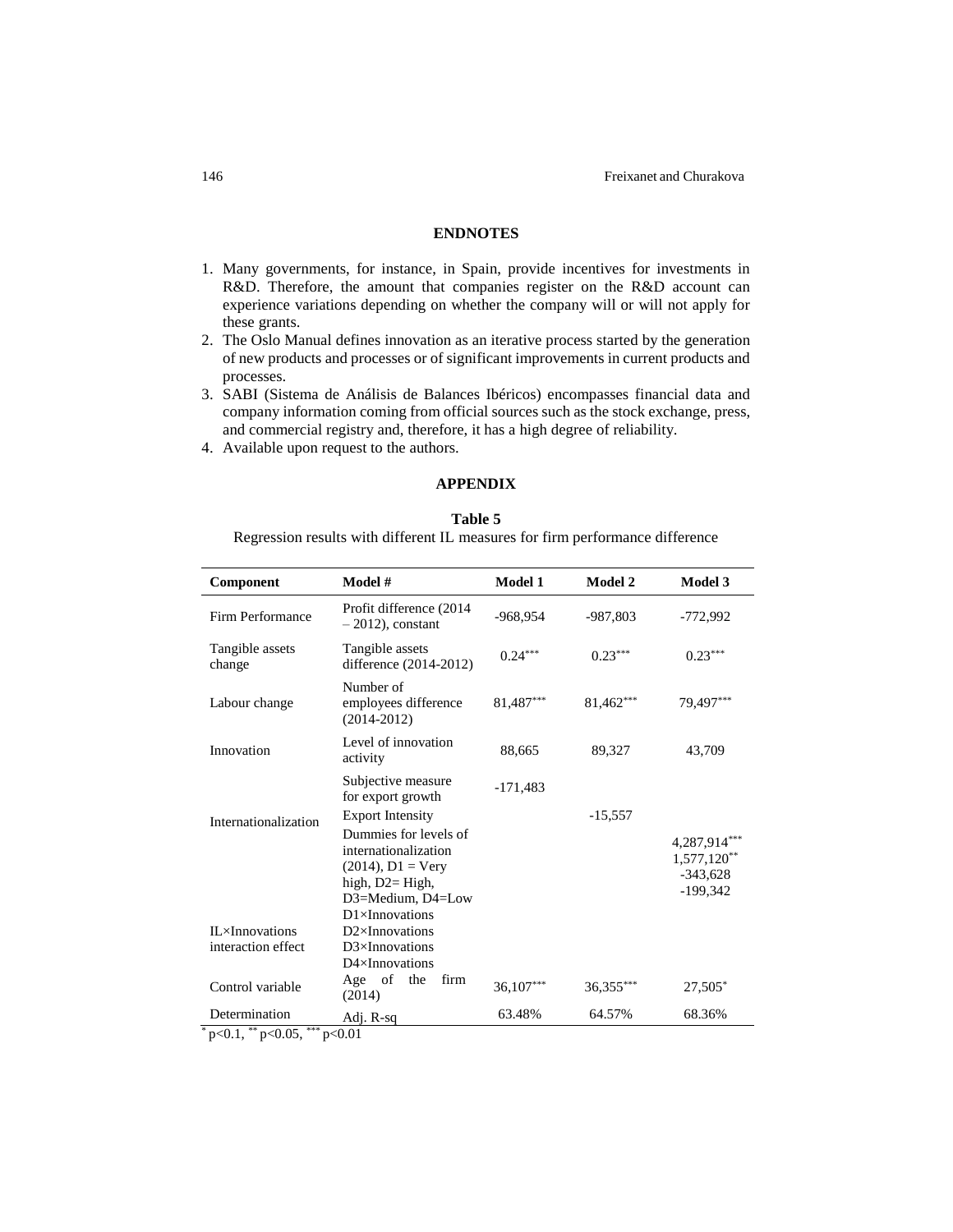#### **REFERENCES**

- Altomonete, C., T. Aquilante, G. Békés, and G. Ottaviano, 2013, "Firm-Level Evidence on Productivity Differentials and Turnover in Taiwanese Manufacturing." *Journal of Development Economics*, 66 (1), 51–86.
- Alvarez, R., and R. Robertson, 2004, "Exposure to Foreign Markets and Firm-Level Innovation: Evidence from Chile and Mexico." *Journal of International Trade and Economic Development*, 13(1), 57–87.
- Andersen, O., and L.S. Kheam, 1998, "Resource-Based Theory and International Growth Strategies: An Exploratory Study." *International Business Review*, 7(2), 163–84.
- Armstrong, J. S., and T.S. Overton, 1977, "Estimating Non-Response Bias in Mail Surveys." *Journal of Marketing Research*, 14(3), 396–402.
- Aw, B. Y., M.J. Roberts, and D.J. Xu, 2009, "R&D Investment, Exporting, and Productivity Dynamics," *NBER Working Paper 14670*, National Bureau of Economic Research, Cambridge, MA.
- Baldwin, R., 1990, "Hysteresis in Trade." *Empirical Economics*, 15, 134–146.
- Baldwin, R., and P. Krugman, 1989, "Persistent Trade Effects of Large Exchange Rate Changes." *Quarterly Journal of Economics*, 104(4), 635–54.
- Barney, J.B., 1991, "Firm Resources and Sustained Competitive Advantage." *Journal of Management*, 17(1), 99–120.
- Becker, S.O., and P. Egger, 2009, "Endogenous Product versus Process Innovation and A Firm's Propensity to Export." *Empirical Economics*, 44, 329–354.
- Bellone, F., S. Guillou, and L. Nesta, 2009, "Are Export Premier Robust to Innovation Statistics?" *Documents de Travail de l'OFCE 2009-15*.
- Bernard, A.B., and J.B. Jensen, 2004, "Why Some Firms Export." *The Review of Economics and Statistics*, 86 (2), 561–569.
- Carley-Baxter, L.R., C.A. Hill, D.J. Roe, S.E. Twiddy, R.K. Baxter, and J. Ruppenkamp, 2009, "Does Response Rate Matter." *Survey Practice*, 2(7), 1-7.
- Cassiman, B., and E. Martinez-Ros, 2007, "Product Innovation and Exports: Evidence from Spanish Manufacturing." *IESE Working Paper*, mimeo.
- Cassiman, B., and E. Golovko, 2011, "Innovation and Internationalization Through Exports." *Journal of International Business Studies*, 42 (1), 1–20.
- Chesbrough, H.W., 2003, *Open Innovation: The New Imperative for Creating and Profiting from Technology*. Harvard Business School Publishing Corporation.
- Chiva, R., P. Ghauri, and J. Alegre, 2014, "Organizational Learning, Innovation and Internationalization: A Complex System Model." *British Journal of Management,* 25: 687–705.
- Cohen, W.M., and S. Klepper, 1996, "Firm Size and the Nature of Innovation within Industries: The Case of Product and Process R&D." *Review of Economics and Statistics*, 78 (2), 232–243.
- Czinkota, M.R., and W.J. Johnston, 1983, "Exporting: Does Sales Volume Make a Difference." *Journal of International Business Studies*, 14, 147–153.
- Dhanaraj, C., and P. Beamish, P, 2003, "A Resource-Based Approach to the Study of Export Performance." *Journal of Small Business Management*, 41(3), 242–261.
- Filipescu, D.A., A. Rialp, and J. Rialp, 2009, "Internationalization and Technological Innovation: Empirical Evidence on their Mutual Relationship." *Advances in International Marketing*, 20: 125–154.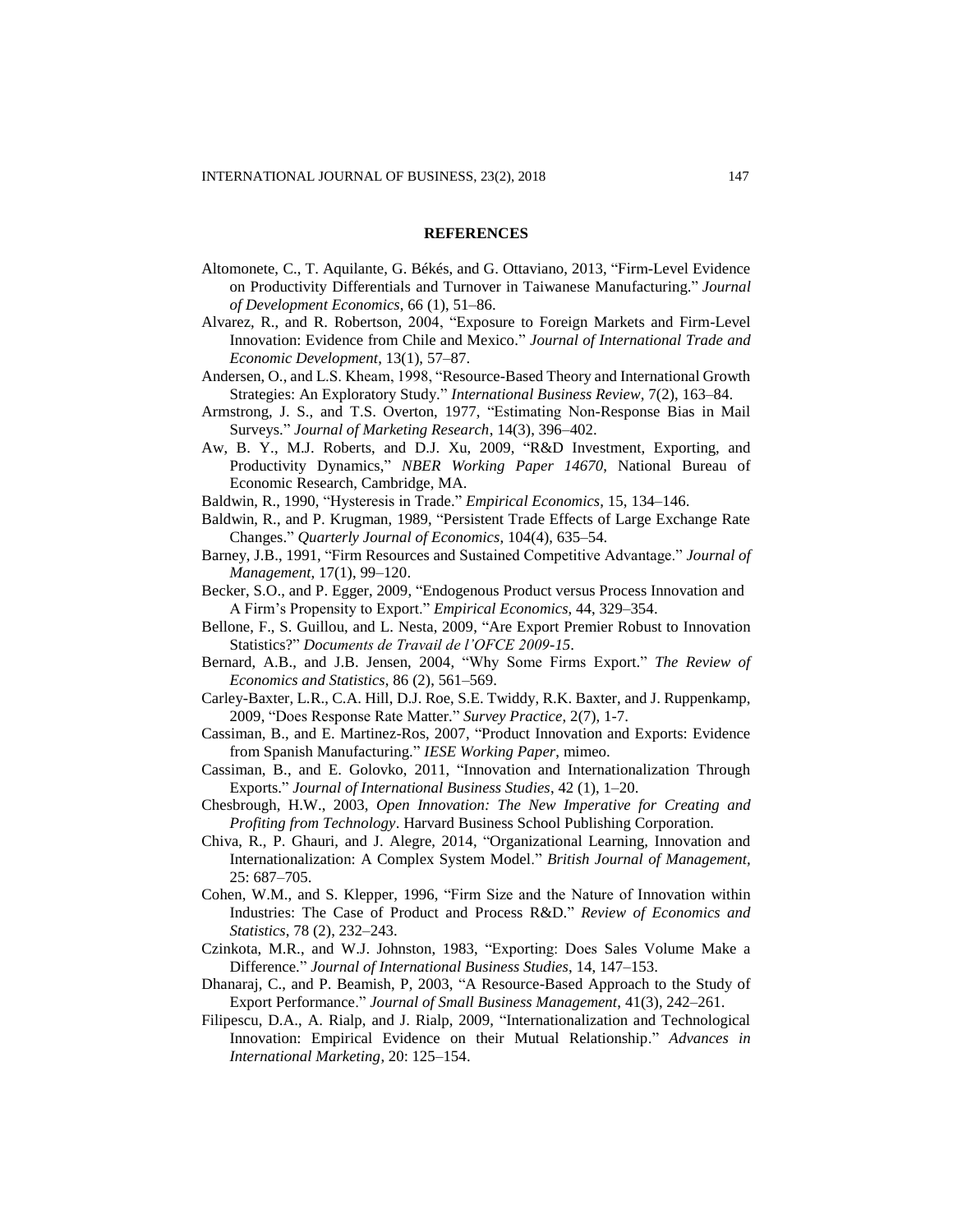- Filipescu, D., S. Prashantham, A. Rialp, and J. Rialp, 2013, "Technological Innovation and Exports: Unpacking their Reciprocal Causality." *Journal of International Marketing*, 21(1), 23*–*38.
- Fisch, J.H., 2003, "Optimal Dispersion of R&D Activities in Multinational Corporations with a Genetic Algorithm." *Research Policy*, 32, 1381–1396.
- Francis, J., and C. Collins-Dodd, 2004, "Impact of Export Promotion Programs on Firm Competencies, Strategies and Performance - The Case of Canadian High-tech SMEs." *International Marketing Review*, 4(5), 474–495.
- Freixanet, J., 2012, "Export Promotion Programs: Their Impact on Companies' Internationalization Performance and Competitiveness." *International Business Review*, 21(6), 1065–1086.
- Freixanet, J., 2014, "Innovation and Internationalization: Relationship and Implications for Management and Public Policy." *De Gruyter, International Journal of Entrepreneurial Knowledge*.
- Gençtürk, E.F., and M. Kotabe, 2001, "The Effect of Export Assistance Program Usage on Export Performance." *Journal of International Marketing*, 9(2), 51–72.
- Golovko, E., and G. Valentini, 2011, "Exploring the Complementarity between Innovation and Export for SMEs Growth." *Journal of International Business Studies*, 42(3), 362–380.
- Golovko, E., and G. Valentini, 2014, "Selective Learning-By-Exporting: Firm Size and Product versus Process Innovation." *Global Strategy Journal*, 4, 161–180.
- Granstrand, O., L. Hikanson, and S. Sjiilander, 1993, "Internationalization of R&D-A Survey of Some Recent Research." *Research Policy*, 22: 413–430.
- Grant, R.M., 2012, *Contemporary Strategy Analysis, Text and Cases*. 8th ed., John Wiley & Sons, Ltd.
- Griliches, Z., 1980, "Returns to Research and Development Expenditures in the Private Sector." *New Developments in Productivity Measurement*, 419-462, University of Chicago Press.
- Hitt, M., R. Hoskisson, and H. Kim, 1997, "International Diversification: Effects on Innovation and Firm Performance in Product-Diversified Firms." *Academy of Management Journal*, 40 (4), 767–798.
- Johanson, J., and J.E. Vahlne, 1977, "The Internationalization Process of the Firm A Model of Knowledge Development and Increasing Foreign Market Commitments." *Journal of International Business Studies*, 8(1), 23–32.
- Kafouros, M., P. Buckley, J. Sharp, and C. Wang, 2008, "The Role of Internationalization in Explaining Innovation Performance." *Technovation*, 28: 63–74.
- [Knight,](http://www.emeraldinsight.com/author/Knight%2C+Gary) G., T.K. [Madsen,](http://www.emeraldinsight.com/author/Koed+Madsen%2C+Tage) and P. [Servais,](http://www.emeraldinsight.com/author/Servais%2C+Per) 2004, "An Inquiry into Born‐Global Firms in Europe and the USA." *International Marketing Review*, 21(6), 645–665.
- Knight, G.A., and T.C. Cavusgil, 2004, "Innovation, Organizational Capabilities, and the Born-Global Firm." *Journal of International Business Studies, 35*(2), 124–141.
- Kobrin, S., 1991, "An Empirical Analysis of the Determinants of Global Integration." *Strategic Management Journal*, 12, 17–31.
- Koch, A., and M. Blohm, 2016, "Nonresponse Bias." *GESIS Survey Guidelines*. Leibniz Institute for the Social Sciences. doi: 10.15465/gesis-sg\_en\_004.
- Kotabe, M., 1990, "The Relationship between Offshore Sourcing and Innovativeness of US Multinational Firms: An Empirical Investigation." *Journal of International Business Studies*, 21(4), 623–638.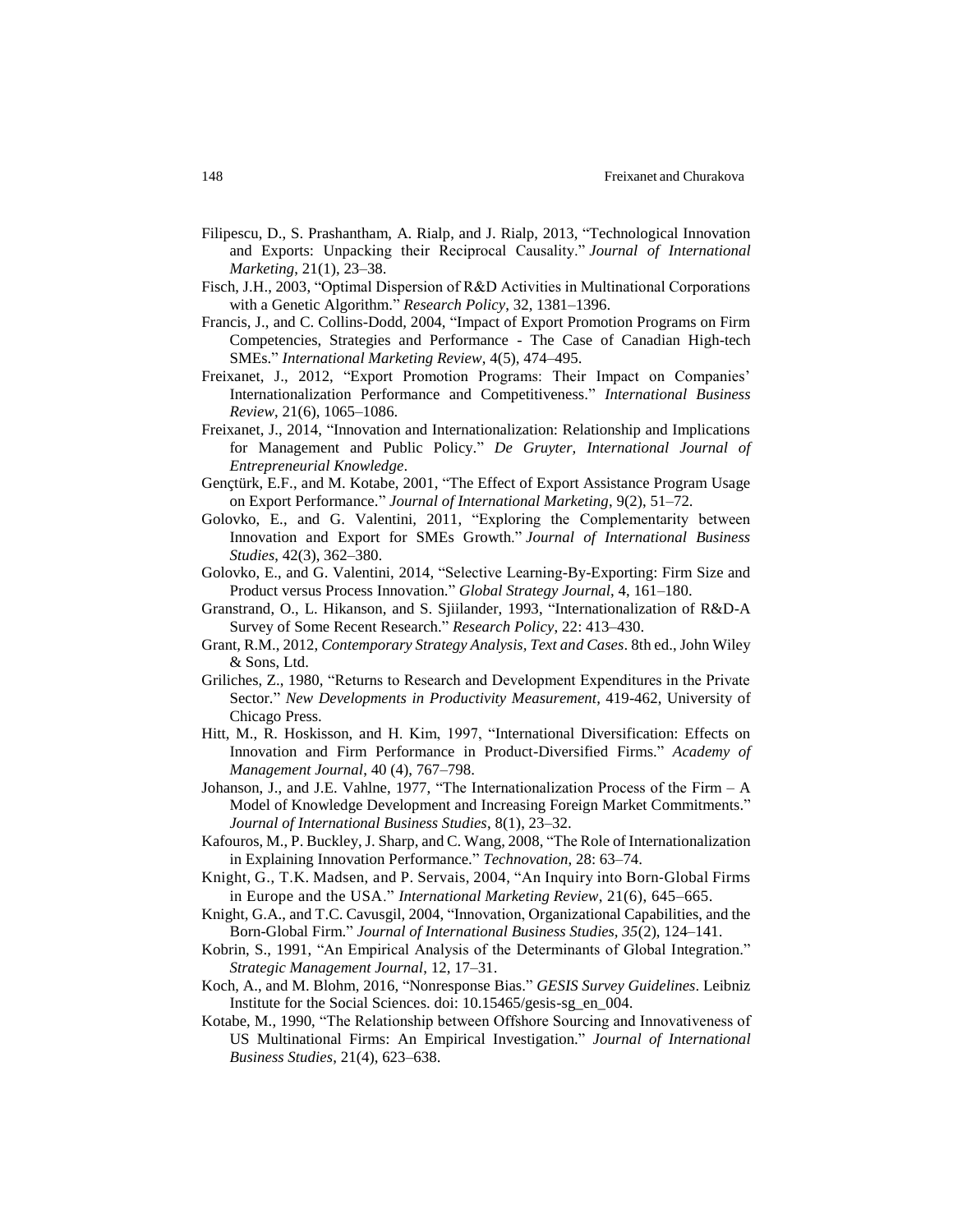- Kotabe, M., S.S. Srinivasan, and P.S. Aulakh, 2002, "Multinationality and Firm Performance: The Moderating Role of R&D and Marketing Capabilities." *Journal of International Business Studies*, 33(1), 79–97.
- Kurokawa, S., S. Iwata, and E.B. Roberts, 2007, "Global R&D Activities of Japanese MNCs in the US: A Triangulation Approach." *Research Policy*, 36: 3–36.
- Kyläheiko, K., A. Jantunen, K. Puumalainen, Saarenketo, and A.S. Tuppura, 2011, "Innovation and Internationalization as Growth Strategies: The Role of Technological Capabilities and Appropriability." *International Business Review*, 20(5), 508–520.
- Leonidou, L., and C. Katsikeas, 1996, "The Export Development Process: An Integrative Review of Empirical Models." *Journal of International Business Studies*, 27(3): 517–551.
- Lichtenberg, F., and D. Siegel, 1991, "The Impact of R&D Investment on Productivity-New Evidence Using Linked R&D-LRD Data." *Economic Inquiry*, 29(2), 203.
- Mairesse, J., and M. Sassenou, 1991, "R&D and Productivity: A Survey of Econometric Studies at the Firm Level." *Science Technology and Industry Review*, 8, 317–348.
- Mansfield, E., 1968, *The Economics of Technological Change*. Norton, New York.
- Morgan, N., A. Kaleka, and C. Katsikeas, 2004, "Antecedents of Export Venture Performance: A Theoretical Model and Empirical Assessment." *Journal of Marketing*, 68(1), 90–108.
- Nulty, D.D., 2008, "The Adequacy of Response Rates to Online and Paper Surveys: What Can Be Done." *Assessment & Evaluation in Higher Education*, 33(3), 301–314.
- OECD, 1997, *Proposed Guidelines for Collecting and Interpreting Technological Innovation Data.* Oslo Manual, Paris.
- Pedersen, T., and J.M. Shaver, 2011, "Internationalization Revisited: The Big Step Hypothesis." *Global Strategy Journal*, 1: 263–274.
- Pérez, S.E., and D.R. Rodríguez, 2013, "La Innovación Como Factor de Competitividad de Las Pymes." *Información Comercial Española, ICE: Revista de economía*, (877), 115-130.
- Pittiglio, R., E. Sica, and S. Villa, 2009, "Innovation and Internationalization: The Case of Italy." *Journal of Technology Transfer*, 34: 588–602.
- Prashantham, S., 2005, "Toward a Knowledge-Based Conceptualisation of Internationalization." *Journal of International Entrepreneurship*, 3(1), 37–52.
- Salomon, R., and B. Jin, 2008, "Does Knowledge Spill to Leaders or Laggards? Exploring Industry Heterogeneity in Learning-by-Exporting." *Journal of International Business Studies*. 39: 132–150.
- Salomon, R., and B. Jin, 2010, "Do Leading or Lagging Firms Learn More from Exporting?" *Strategic Management Journal*, 31: 1088–1113.
- Salomon, R.M., and J.M. Shaver, 2005, "Learning-by-Exporting: New Insights from Examining Firm Innovation." *Journal of Economics and Management Strategy*, 14(2), 431–61.
- Sanghamitra D., M. Roberts, and J. Tybout, 2001, "Market Entry Costs, Producer Heterogeneity, and Export Dynamics." *National Bureau of Economic Research*. Working paper No. 8629.
- Sanna-Randaccio, F., and R. Veugelers, 2007, "Multinational Knowledge Spillovers with Decentralized R&D: A Game-Theoretic Approach." *Journal of International Business Studies*, 38, 47–63.